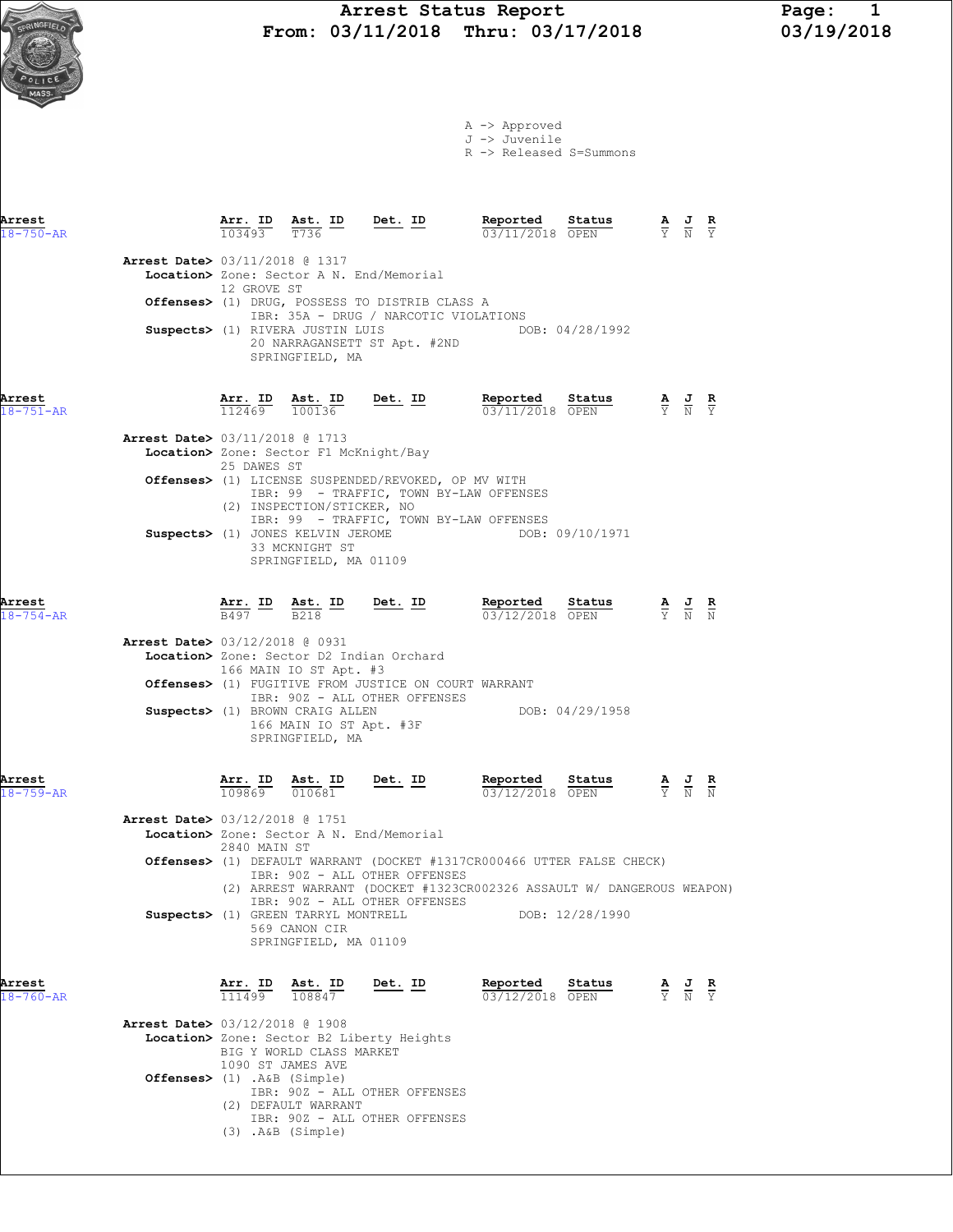### Arrest Status Report Page: 2 From: 03/11/2018 Thru: 03/17/2018 03/19/2018

|                           |                                                                                                                                                                                                                                                                                               | A -> Approved<br>J -> Juvenile<br>R -> Released S=Summons |                                                                                                       |
|---------------------------|-----------------------------------------------------------------------------------------------------------------------------------------------------------------------------------------------------------------------------------------------------------------------------------------------|-----------------------------------------------------------|-------------------------------------------------------------------------------------------------------|
|                           | IBR: 90Z - ALL OTHER OFFENSES<br>(4) SHOPLIFTING \$100+ BY ASPORTATION<br>IBR: 120 - ROBBERY<br>(5) DISORDERLY CONDUCT<br>IBR: 90C - DISORDERLY CONDUCT<br>Suspects> (1) NAYLOR HARVEY LEE JR<br>15 GIRARD AVE Apt. #714<br>SPRINGFIELD, MA                                                   | DOB: 11/08/1966                                           |                                                                                                       |
| Arrest<br>$18 - 762 - AR$ | Arr. ID Ast. ID<br>$Det. ID$<br>$\overline{111524}$ $\overline{100652}$                                                                                                                                                                                                                       | Reported Status<br>03/12/2018 OPEN                        | $\frac{\mathbf{A}}{\overline{Y}}$ $\frac{\mathbf{J}}{\overline{N}}$ $\frac{\mathbf{R}}{\overline{N}}$ |
|                           | <b>Arrest Date&gt; 03/12/2018 @ 1945</b><br>Location> Zone: Sector E2 Metro/6Corners<br>111 SCHOOL ST Apt. #4<br>Offenses> (1) DISORDERLY CONDUCT                                                                                                                                             |                                                           |                                                                                                       |
|                           | IBR: 90C - DISORDERLY CONDUCT<br>Suspects> (1) WILLIAMS MARK ANTHONY<br>23 KNOX ST<br>SPRINGFIELD, MA                                                                                                                                                                                         | DOB: 03/12/1998                                           |                                                                                                       |
| Arrest<br>$18 - 763 - AR$ | Arr. ID Ast. ID Det. ID<br>$\overline{111524}$ $\overline{100652}$                                                                                                                                                                                                                            | Reported Status<br>03/12/2018 OPEN                        | $\frac{\mathbf{A}}{\mathbf{Y}}$ $\frac{\mathbf{J}}{\mathbf{N}}$ $\frac{\mathbf{R}}{\mathbf{Y}}$       |
|                           | <b>Arrest Date&gt; 03/12/2018 @ 1945</b><br>Location> Zone: Sector E2 Metro/6Corners                                                                                                                                                                                                          |                                                           |                                                                                                       |
|                           | 111 SCHOOL ST Apt. #4<br>Offenses> (1) DISORDERLY CONDUCT<br>IBR: 90C - DISORDERLY CONDUCT<br>(2) RESIST ARREST<br>IBR: 13B - SIMPLE ASSAULT<br>(3) A&B ON POLICE OFFICER<br>IBR: 13B - SIMPLE ASSAULT<br>(4) THREAT TO COMMIT CRIME<br>IBR: 13C - INTIMIDATION<br>(5) THREAT TO COMMIT CRIME |                                                           |                                                                                                       |
|                           | IBR: 13C - INTIMIDATION<br>Suspects> (1) SOTO ALBERTO ALINE<br>154 LONGHILL ST<br>SPRINGFIELD, MA 01105                                                                                                                                                                                       | DOB: 03/05/1971                                           |                                                                                                       |
| Arrest<br>$18 - 764 - AR$ | Det. ID<br>$\frac{\texttt{Arr.}}{108539}$ $\frac{\texttt{ Ast.}}{107753}$                                                                                                                                                                                                                     | Reported<br>Status<br>03/12/2018 OPEN                     | $\frac{\mathbf{A}}{\mathbf{Y}}$ $\frac{\mathbf{J}}{\mathbf{N}}$<br>$\frac{R}{N}$                      |
|                           | Arrest Date> 03/13/2018 @ 0000<br>Location> Zone: Sector B1 Liberty Heights<br>MERCY<br>271 CAREW ST                                                                                                                                                                                          |                                                           |                                                                                                       |
|                           | <b>Offenses&gt;</b> (1) FUGITIVE FROM JUSTICE ON COURT WARRANT<br>IBR: 90Z - ALL OTHER OFFENSES                                                                                                                                                                                               |                                                           |                                                                                                       |
|                           | Suspects> (1) POULIN JUSTIN<br>15 FUNSTON AVE<br>TORRINGTON, CT 06790                                                                                                                                                                                                                         | DOB: 01/30/1982                                           |                                                                                                       |
| Arrest<br>$18 - 765 - AR$ | Arr. ID<br><u>Ast. ID</u><br><u>Det. ID</u><br>107873<br>108849                                                                                                                                                                                                                               | Reported<br>Status<br>03/13/2018 OPEN                     | $\frac{\mathbf{A}}{\mathbf{Y}}$ $\frac{\mathbf{J}}{\mathbf{N}}$ $\frac{\mathbf{R}}{\mathbf{Y}}$       |
|                           | <b>Arrest Date&gt; 03/13/2018 @ 0327</b><br>Location> Zone: Sector G1 P.P./Boston Rd.                                                                                                                                                                                                         |                                                           |                                                                                                       |
|                           | BRECKWOOD BLVD<br>Offenses> (1) LICENSE SUSPENDED, OP MV WITH<br>IBR: 99 - TRAFFIC, TOWN BY-LAW OFFENSES<br>(2) DRUG, POSSESS CLASS B, SUBSQ.OFF.<br>IBR: 35A - DRUG / NARCOTIC VIOLATIONS<br>(3) INSPECTION/STICKER, NO                                                                      |                                                           |                                                                                                       |
|                           | IBR: 99 - TRAFFIC, TOWN BY-LAW OFFENSES                                                                                                                                                                                                                                                       |                                                           |                                                                                                       |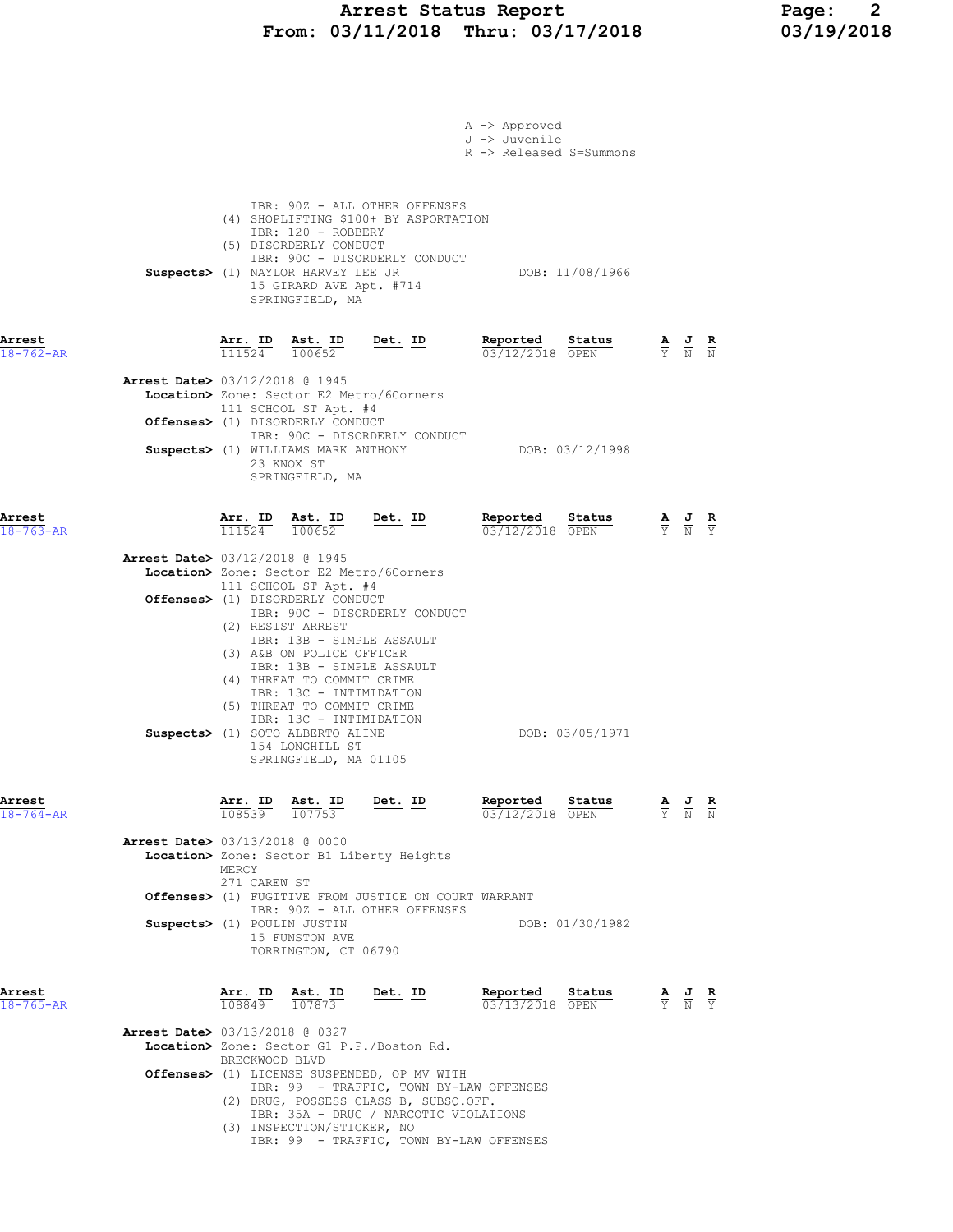# Arrest Status Report 1994 Page: 2014<br>
1991/19/2018 Thru: 03/17/2018 1991/19/2018 From: 03/11/2018 Thru: 03/17/2018

|                           |                                          |                                                                                 |                                                                                   |                                                                              | A -> Approved<br>J -> Juvenile<br>R -> Released S=Summons |                 |                                                                                                       |  |
|---------------------------|------------------------------------------|---------------------------------------------------------------------------------|-----------------------------------------------------------------------------------|------------------------------------------------------------------------------|-----------------------------------------------------------|-----------------|-------------------------------------------------------------------------------------------------------|--|
|                           |                                          |                                                                                 | Suspects> (1) CURBELO JOSE LUIS<br>439 CADWELL DR Apt. #LFT<br>SPRINGFIELD, MA    |                                                                              |                                                           | DOB: 03/01/1982 |                                                                                                       |  |
| Arrest<br>$18 - 767 - AR$ |                                          |                                                                                 |                                                                                   | $\frac{\texttt{Arr. ID}}{111535}$ $\frac{\texttt{ Ast. ID}}{100621}$ Det. ID | Reported Status<br>03/13/2018 OPEN                        |                 | $\frac{\mathbf{A}}{\mathbf{Y}}$ $\frac{\mathbf{J}}{\mathbf{N}}$ $\frac{\mathbf{R}}{\mathbf{N}}$       |  |
|                           | <b>Arrest Date&gt; 03/13/2018 @ 1730</b> | RANNEY ST                                                                       |                                                                                   | Location> Zone: Sector H2 Forest Park/EFP                                    |                                                           |                 |                                                                                                       |  |
|                           |                                          |                                                                                 | Offenses> (1) STOP/YIELD, FAIL TO                                                 | (2) UNLICENSED OPERATION OF MV                                               | IBR: 99 - TRAFFIC, TOWN BY-LAW OFFENSES                   |                 |                                                                                                       |  |
|                           | Suspects> (1) LAZU DAVID                 |                                                                                 |                                                                                   | 212 WHITE ST Apt. #1FL<br>SPRINGFIELD, MA 01109-1652                         | IBR: 99 - TRAFFIC, TOWN BY-LAW OFFENSES                   | DOB: 10/09/1996 |                                                                                                       |  |
| Arrest<br>$18 - 768 - AR$ |                                          |                                                                                 |                                                                                   | $\frac{\texttt{Arr. ID}}{100652}$ $\frac{\texttt{ Ast. ID}}{102820}$ Det. ID | Reported Status<br>03/13/2018 OPEN                        |                 | $\frac{\mathbf{A}}{\mathbf{Y}}$ $\frac{\mathbf{J}}{\mathbf{N}}$ $\frac{\mathbf{R}}{\mathbf{Y}}$       |  |
|                           | Arrest Date> 03/13/2018 @ 1942           | ALDEN ST                                                                        |                                                                                   | Location> Zone: Sector F2 Old&Upper Hill                                     |                                                           |                 |                                                                                                       |  |
|                           | Offenses> (1) TRESPASS                   |                                                                                 |                                                                                   | IBR: 90J - TRESPASS OF REAL PROPERTY                                         |                                                           |                 |                                                                                                       |  |
|                           |                                          |                                                                                 | Suspects> (1) MERCY MASTER SHALAR<br>39 WINDSOR ST<br>SPRINGFIELD, MA             |                                                                              | DOB: 08/06/1980                                           |                 |                                                                                                       |  |
| Arrest<br>$18 - 769 - AR$ |                                          | $\frac{\texttt{Arr.}}{111388}$                                                  | <u>Ast. ID</u><br>111499                                                          | $Det. ID$                                                                    | Reported<br>03/13/2018 OPEN                               | Status          | $\frac{\mathbf{A}}{\mathbf{Y}}$ $\frac{\mathbf{J}}{\mathbf{N}}$ $\frac{\mathbf{R}}{\mathbf{Y}}$       |  |
|                           | <b>Arrest Date&gt; 03/13/2018 @ 2117</b> |                                                                                 |                                                                                   | Location> Zone: Sector E2 Metro/6Corners                                     |                                                           |                 |                                                                                                       |  |
|                           |                                          | 494 CENTRAL ST                                                                  | ONE STOP DISCOUNT LIQUOR<br>Offenses> (1) DISORDERLY CONDUCT<br>(2) RESIST ARREST | IBR: 90C - DISORDERLY CONDUCT                                                |                                                           |                 |                                                                                                       |  |
|                           |                                          |                                                                                 | (3) ROBBERY, UNARMED<br>IBR: 120 - ROBBERY<br>(4) A&B ON POLICE OFFICER           | IBR: 13B - SIMPLE ASSAULT                                                    |                                                           |                 |                                                                                                       |  |
|                           |                                          |                                                                                 | (5) A&B ON POLICE OFFICER                                                         | IBR: 13B - SIMPLE ASSAULT<br>IBR: 13B - SIMPLE ASSAULT                       |                                                           |                 |                                                                                                       |  |
|                           |                                          |                                                                                 | Suspects> (1) CRESPO-TORRES ERNESTO P<br>500 HANCOCK ST Apt. #C6                  | SPRINGFIELD, MA 01105-1636                                                   |                                                           | DOB: 08/23/1974 |                                                                                                       |  |
| Arrest<br>$18 - 772 - AR$ |                                          | $\frac{\text{Arr. ID}}{\text{Set}}$ $\frac{\text{Ast. ID}}{\text{Set}}$<br>B497 | B <sub>218</sub>                                                                  | Det. ID                                                                      | Reported<br>03/14/2018 OPEN                               | Status          | $\frac{\mathbf{A}}{\overline{Y}}$ $\frac{\mathbf{J}}{\overline{N}}$ $\frac{\mathbf{R}}{\overline{Y}}$ |  |
|                           | <b>Arrest Date&gt; 03/14/2018 @ 0634</b> |                                                                                 | Location> Zone: Sector H1 Forest Park                                             |                                                                              |                                                           |                 |                                                                                                       |  |
|                           |                                          |                                                                                 |                                                                                   | 193 FORT PLEASANT AVE Apt. #1ST<br>IBR: 90Z - ALL OTHER OFFENSES             | Offenses> (1) ARREST WARRANT#1823CR001709 ARMED ROBBERY   |                 |                                                                                                       |  |
|                           |                                          |                                                                                 |                                                                                   | IBR: 90Z - ALL OTHER OFFENSES                                                | (2) ARREST WARRANT#1844CR000290 ARMED ROBBERY             |                 |                                                                                                       |  |

 IBR: 90Z - ALL OTHER OFFENSES Suspects> (1) BABBS MARIO DOB: 03/19/1987 153 FORT PLEASANT AVE Apt. #1ST SPRINGFIELD, MA 01108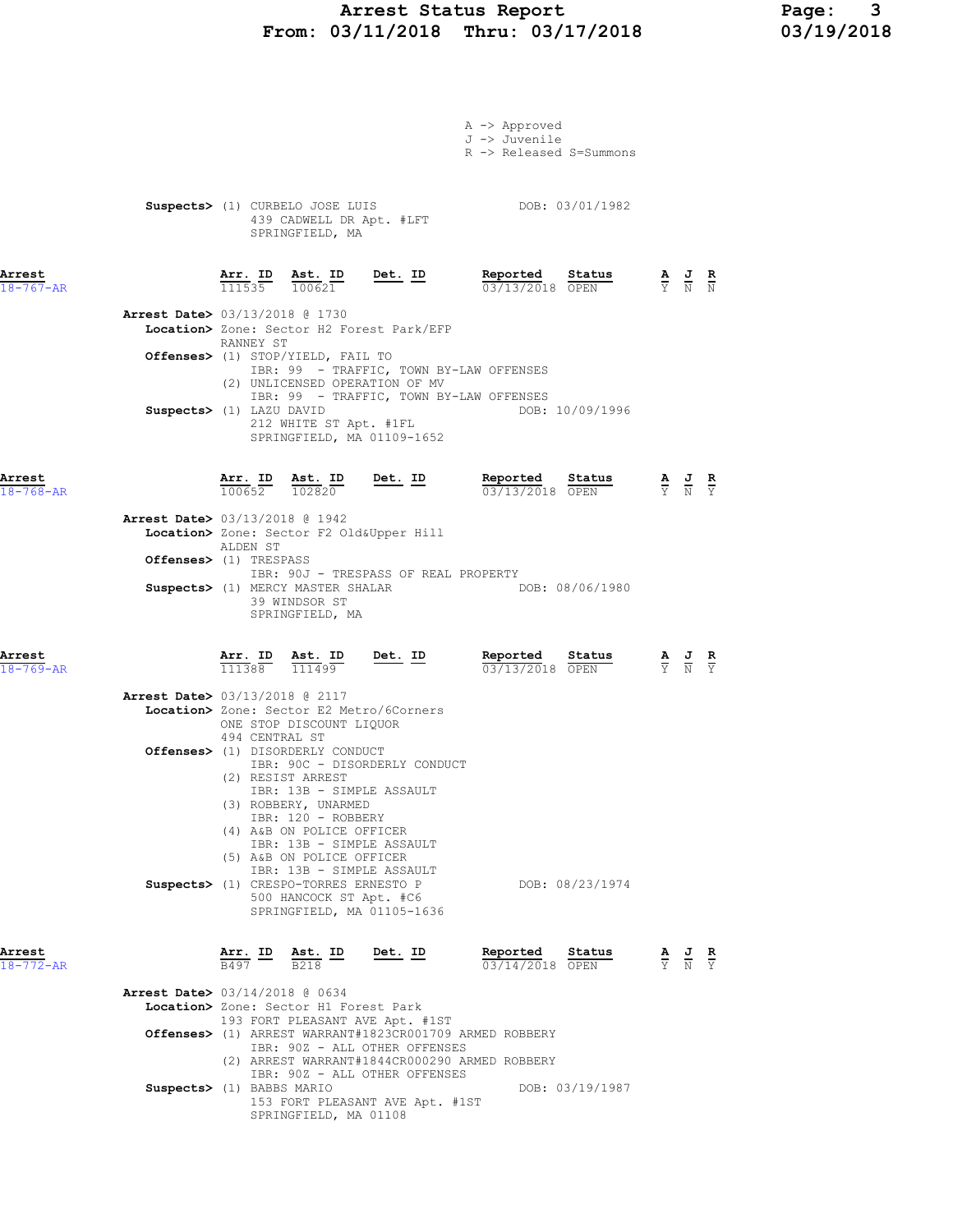# Arrest Status Report 1994 Page: 4<br>
1991/19/2018 Thru: 03/17/2018 1991/2018 From: 03/11/2018 Thru: 03/17/2018

A -> Approved J -> Juvenile R -> Released S=Summons

| Arrest<br>$18 - 773 - AR$ |                                          | $\frac{\text{Arr.}}{\text{B218}}$ ID | Ast. ID<br>B497                                                                                                | <u>Det.</u> ID                                                                                                                                                | Reported<br>03/14/2018 OPEN                                        | Status          | $\frac{\mathbf{A}}{\mathbf{Y}}$ $\frac{\mathbf{J}}{\mathbf{N}}$ $\frac{\mathbf{R}}{\mathbf{Y}}$       |                               |
|---------------------------|------------------------------------------|--------------------------------------|----------------------------------------------------------------------------------------------------------------|---------------------------------------------------------------------------------------------------------------------------------------------------------------|--------------------------------------------------------------------|-----------------|-------------------------------------------------------------------------------------------------------|-------------------------------|
|                           | <b>Arrest Date&gt;</b> 03/14/2018 @ 0739 | INSIDE<br>116 WASHBURN ST            |                                                                                                                | Location> Zone: Sector A N. End/Memorial                                                                                                                      |                                                                    |                 |                                                                                                       |                               |
|                           |                                          |                                      |                                                                                                                |                                                                                                                                                               | <b>Offenses&gt;</b> (1) ARREST WARRANT #1820CR000377 STRANGULATION |                 |                                                                                                       |                               |
|                           | Suspects> (1) ROSADO ANDREW              |                                      | 116 WASHBURN ST Apt. #3<br>SPRINGFIELD, MA 01101                                                               | IBR: 90Z - ALL OTHER OFFENSES                                                                                                                                 | DOB: 09/02/1993                                                    |                 |                                                                                                       |                               |
| Arrest<br>$18 - 774 - AR$ |                                          | Arr. ID<br>101938 103493             | Ast. ID                                                                                                        | <u>Det. ID</u>                                                                                                                                                | Reported<br>03/14/2018 OPEN                                        | Status          | $\frac{\mathbf{A}}{\mathbf{Y}}$ $\frac{\mathbf{J}}{\mathbf{N}}$ $\frac{\mathbf{R}}{\mathbf{Y}}$       |                               |
|                           | <b>Arrest Date&gt;</b> 03/14/2018 @ 0940 | REAR                                 |                                                                                                                | Location> Zone: Sector A N. End/Memorial                                                                                                                      |                                                                    |                 |                                                                                                       |                               |
|                           |                                          | 4 BIRNIE AVE                         |                                                                                                                | Offenses> (1) DRUG, POSSESS CLASS A, SUBSQ.OFF.<br>IBR: 35A - DRUG / NARCOTIC VIOLATIONS<br>(2) RAILROAD TRACK, WALK/RIDE ON<br>IBR: 90Z - ALL OTHER OFFENSES |                                                                    |                 |                                                                                                       |                               |
|                           |                                          | HOMELESS                             | Suspects> (1) VOORHEES CECIL CURTIS<br>UNKNOWN, MA                                                             |                                                                                                                                                               |                                                                    | DOB: 01/06/1967 |                                                                                                       |                               |
| Arrest<br>$18 - 775 - AR$ |                                          |                                      | $\frac{\texttt{Arr.}}{\texttt{A931}}$ $\frac{\texttt{lab}}{\texttt{D495}}$ $\frac{\texttt{ID}}{\texttt{D495}}$ | <u>Det. ID</u>                                                                                                                                                | Reported<br>03/14/2018 OPEN                                        | Status          | $\frac{\mathbf{A}}{\overline{Y}}$ $\frac{\mathbf{J}}{\overline{N}}$ $\frac{\mathbf{R}}{\overline{Y}}$ |                               |
|                           | <b>Arrest Date&gt;</b> 03/14/2018 @ 1016 | 130 PEARL ST                         |                                                                                                                | <b>Location&gt;</b> Zone: Sector E2 Metro/6Corners<br>Offenses> (1) DEFAULT WARRANT - SEXUAL CONDUCT, PAY FOR                                                 |                                                                    |                 |                                                                                                       |                               |
|                           |                                          |                                      | Suspects> (1) SCOTT RICHARD NMN<br>14 ELSIE ST<br>SPRINGFIELD, MA 01109                                        | IBR: 90Z - ALL OTHER OFFENSES                                                                                                                                 |                                                                    | DOB: 12/08/1968 |                                                                                                       |                               |
| Arrest<br>$18 - 776 - AR$ |                                          | <u>Arr. ID</u><br>B <sub>218</sub>   | Ast. ID<br>$\frac{\text{Ast.}}{B497}$<br>B497                                                                  | Det. ID                                                                                                                                                       | Reported<br>03/14/2018 OPEN                                        | Status          | $\frac{\mathbf{A}}{\mathbf{Y}}$ $\frac{\mathbf{J}}{\mathbf{N}}$                                       | $rac{\mathbf{R}}{\mathbf{Y}}$ |
|                           | <b>Arrest Date&gt; 03/14/2018 @ 1055</b> | INSIDE                               |                                                                                                                | Location> Zone: Sector E1 Metro/South End                                                                                                                     |                                                                    |                 |                                                                                                       |                               |
|                           |                                          | 122 CHESTNUT ST                      |                                                                                                                | <b>Offenses&gt;</b> (1) FUGITIVE FROM JUSTICE ON COURT WARRANT<br>IBR: 90Z - ALL OTHER OFFENSES<br>IBR: 90Z - ALL OTHER OFFENSES                              | (2) PALMER ARREST WARRANT 1743CR001445 CHAPT 90                    |                 |                                                                                                       |                               |
|                           |                                          | HOMELESS                             | Suspects> (1) RODRIGUEZ CARLOS<br>HOMELESS, MA                                                                 |                                                                                                                                                               |                                                                    | DOB: 10/17/1983 |                                                                                                       |                               |
| Arrest<br>$18 - 778 - AR$ |                                          | Arr. ID<br>$\overline{A140}$         | $rac{\text{Ast.}}{\text{G889}}$ ID                                                                             | Det. ID                                                                                                                                                       | Reported<br>03/14/2018 OPEN                                        | Status          | $\frac{\mathbf{A}}{\mathbf{Y}}$ $\frac{\mathbf{J}}{\mathbf{N}}$ $\frac{\mathbf{R}}{\mathbf{N}}$       |                               |
|                           | <b>Arrest Date&gt;</b> 03/14/2018 @ 1250 |                                      |                                                                                                                | Location> Zone: Sector I1 16Acr/Outer Bel                                                                                                                     |                                                                    |                 |                                                                                                       |                               |
|                           |                                          | OLD FARM RD                          | Offenses> (1) DRUG, POSSESS CLASS A                                                                            | IBR: 35A - DRUG / NARCOTIC VIOLATIONS                                                                                                                         |                                                                    |                 |                                                                                                       |                               |
|                           |                                          |                                      | Suspects> (1) CELLILLIE DAWN M                                                                                 |                                                                                                                                                               |                                                                    | DOB: 10/09/1978 |                                                                                                       |                               |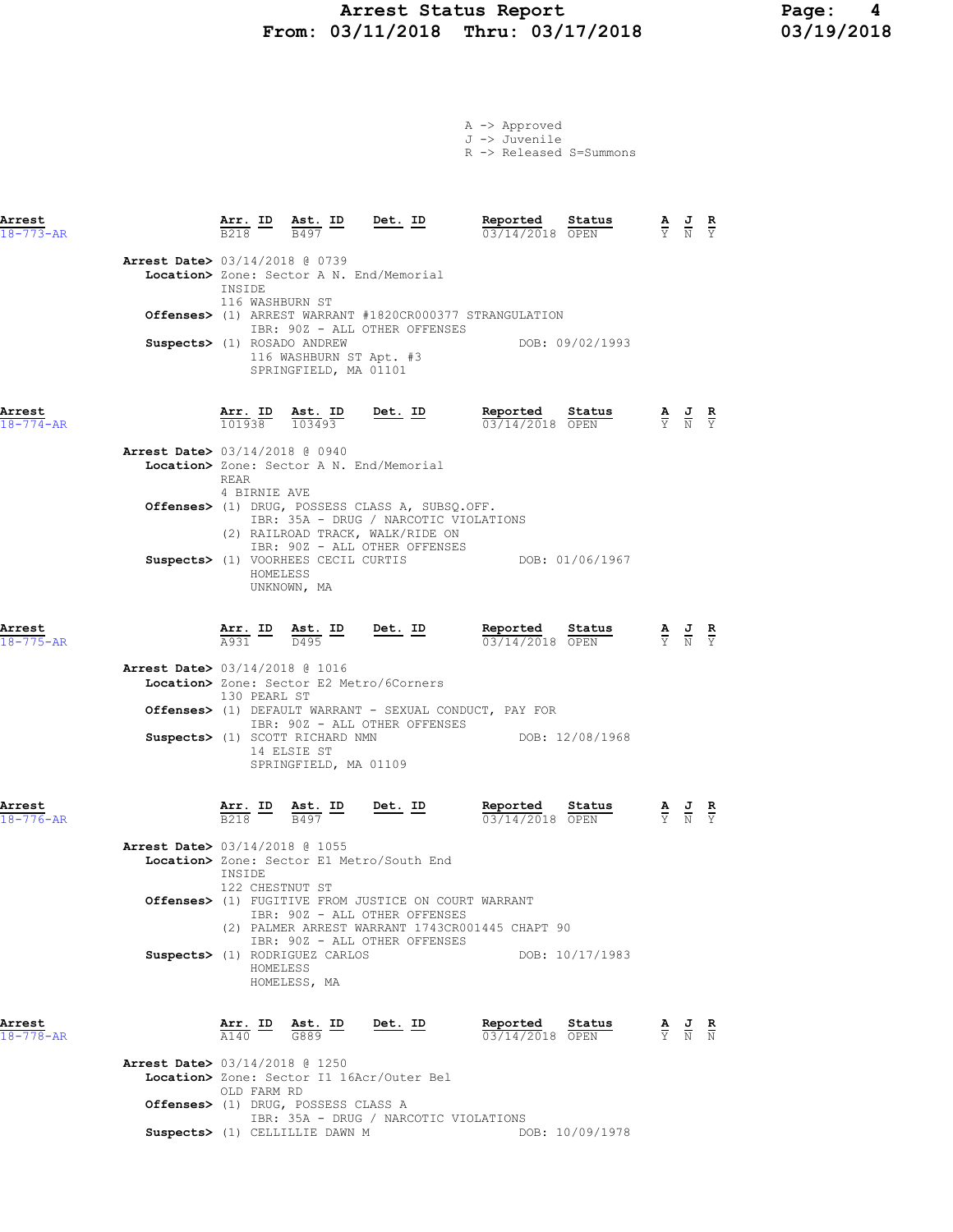#### Arrest Status Report 1994 Page: 5<br>
13/11/2018 Thru: 03/17/2018 13/19/2018 From: 03/11/2018 Thru: 03/17/2018

A -> Approved J -> Juvenile

R -> Released S=Summons

 28 BENTON ST LUDLOW, MA 01056-3602

| Arrest<br>$18 - 779 - AR$                                             | <u>Arr. ID</u>    | Ast. ID<br>112454                                                                                                                                                                                                                                                                                                                                                                                                                                                                                                                                                                                                                                                                                                                                                                                                                                                                                                                                                                                                                                                                                                                                                                                                                                                                                                   | $Det. ID$ | Reported<br>03/14/2018 OPEN                                                                                             | Status                    | $\frac{A}{Y}$ | $\frac{J}{N}$                                                   |                             |
|-----------------------------------------------------------------------|-------------------|---------------------------------------------------------------------------------------------------------------------------------------------------------------------------------------------------------------------------------------------------------------------------------------------------------------------------------------------------------------------------------------------------------------------------------------------------------------------------------------------------------------------------------------------------------------------------------------------------------------------------------------------------------------------------------------------------------------------------------------------------------------------------------------------------------------------------------------------------------------------------------------------------------------------------------------------------------------------------------------------------------------------------------------------------------------------------------------------------------------------------------------------------------------------------------------------------------------------------------------------------------------------------------------------------------------------|-----------|-------------------------------------------------------------------------------------------------------------------------|---------------------------|---------------|-----------------------------------------------------------------|-----------------------------|
| <b>Arrest Date&gt;</b> 03/14/2018 @ 1300                              |                   | Location> Zone: Sector H1 Forest Park<br>85-87 FOREST PARK AVE<br>Offenses> (1) DRUG, POSSESS TO DISTRIB CLASS B<br>IBR: 35A - DRUG / NARCOTIC VIOLATIONS<br>(2) DRUG, POSSESS TO DISTRIB CLASS D<br>IBR: 35A - DRUG / NARCOTIC VIOLATIONS<br>(3) DRUG, POSSESS TO DISTRIB CLASS B<br>IBR: 35A - DRUG / NARCOTIC VIOLATIONS<br>(4) HEROIN/MORPHINE/OPIUM, TRAFFICKING IN<br>IBR: 35A - DRUG / NARCOTIC VIOLATIONS<br>(5) DRUG, DISTRIBUTE CLASS A<br>IBR: 35A - DRUG / NARCOTIC VIOLATIONS<br>(6) POSSESSION AMMO W/O ID (MACE + AMMO)<br>IBR: 90Z - ALL OTHER OFFENSES<br>(7) POSSESSION AMMO W/O ID (MACE + AMMO)<br>IBR: 90Z - ALL OTHER OFFENSES<br>(8) FIREARM IN FELONY, POSSESS<br>IBR: 520 - WEAPON LAW VIOLATIONS<br>(9) FIREARM WITHOUT FID CARD, POSSESS<br>IBR: 520 - WEAPON LAW VIOLATIONS<br>(10) FIREARM WITHOUT FID CARD, POSSESS<br>IBR: 520 - WEAPON LAW VIOLATIONS<br>(11) CONSPIRACY TO VIOLATE DRUG LAW<br>IBR: 90Z - ALL OTHER OFFENSES<br>(12) FIREARM, STORE IMPROP<br>IBR: 520 - WEAPON LAW VIOLATIONS<br>(13) FIREARM, STORE IMPROP<br>IBR: 520 - WEAPON LAW VIOLATIONS<br>(14) DRUG, POSSESS TO DISTRIB CLASS A<br>IBR: 35A - DRUG / NARCOTIC VIOLATIONS<br>(15) RECEIVE STOLEN PROPERTY +\$250<br>IBR: 280 - STOLEN PROPERTY OFFENSES<br>Suspects> (1) PICA VICTOR JR<br>117 SUFFOLK ST |           |                                                                                                                         | DOB: 05/22/1988           |               |                                                                 |                             |
| Arrest<br>$18 - 780 - AR$<br><b>Arrest Date&gt;</b> 03/14/2018 @ 1648 | Arr. ID<br>106895 | SPRINGFIELD, MA 01013-2746<br>Ast. ID<br>101951<br>Location> Zone: Sector F2 Old&Upper Hill<br>J & J PACKAGE STORE #1<br>1121 STATE ST<br>IBR: 520 - WEAPON LAW VIOLATIONS<br>(2) ABUSE PREVENTION ORDER, VIOLATE<br>IBR: 90F - FAMILY OFFENSES, NONVIOLENT<br>(3) ABUSE PREVENTION ORDER, VIOLATE<br>IBR: 90F - FAMILY OFFENSES, NONVIOLENT<br>(4) LARCENY OVER \$250<br>IBR: 23D - THEFT FROM BUILDING<br>(5) B&E BUILDING DAYTIME FOR FELONY<br>IBR: 90J - TRESPASS OF REAL PROPERTY<br>Suspects> (1) WARRICK PHILLIP D<br>131 COLLEGE ST Apt. #1FL<br>SPRINGFIELD, MA 01109-0000                                                                                                                                                                                                                                                                                                                                                                                                                                                                                                                                                                                                                                                                                                                                | $Det. ID$ | Reported<br>03/14/2018 OPEN<br><b>Offenses&gt;</b> (1) FIREARM WITHOUT LICENSE, CARRY LOADED $c269/10$ (a) $\alpha$ (n) | Status<br>DOB: 12/20/1991 |               | $\frac{\mathbf{A}}{\mathbf{Y}}$ $\frac{\mathbf{J}}{\mathbf{N}}$ | $rac{\mathbf{R}}{\Upsilon}$ |
| Arrest                                                                | Arr. ID           | Ast. ID                                                                                                                                                                                                                                                                                                                                                                                                                                                                                                                                                                                                                                                                                                                                                                                                                                                                                                                                                                                                                                                                                                                                                                                                                                                                                                             | Det. ID   | Reported                                                                                                                | Status                    |               | AJ R                                                            |                             |

18-781-AR G889 112454 03/14/2018 OPEN Y N Y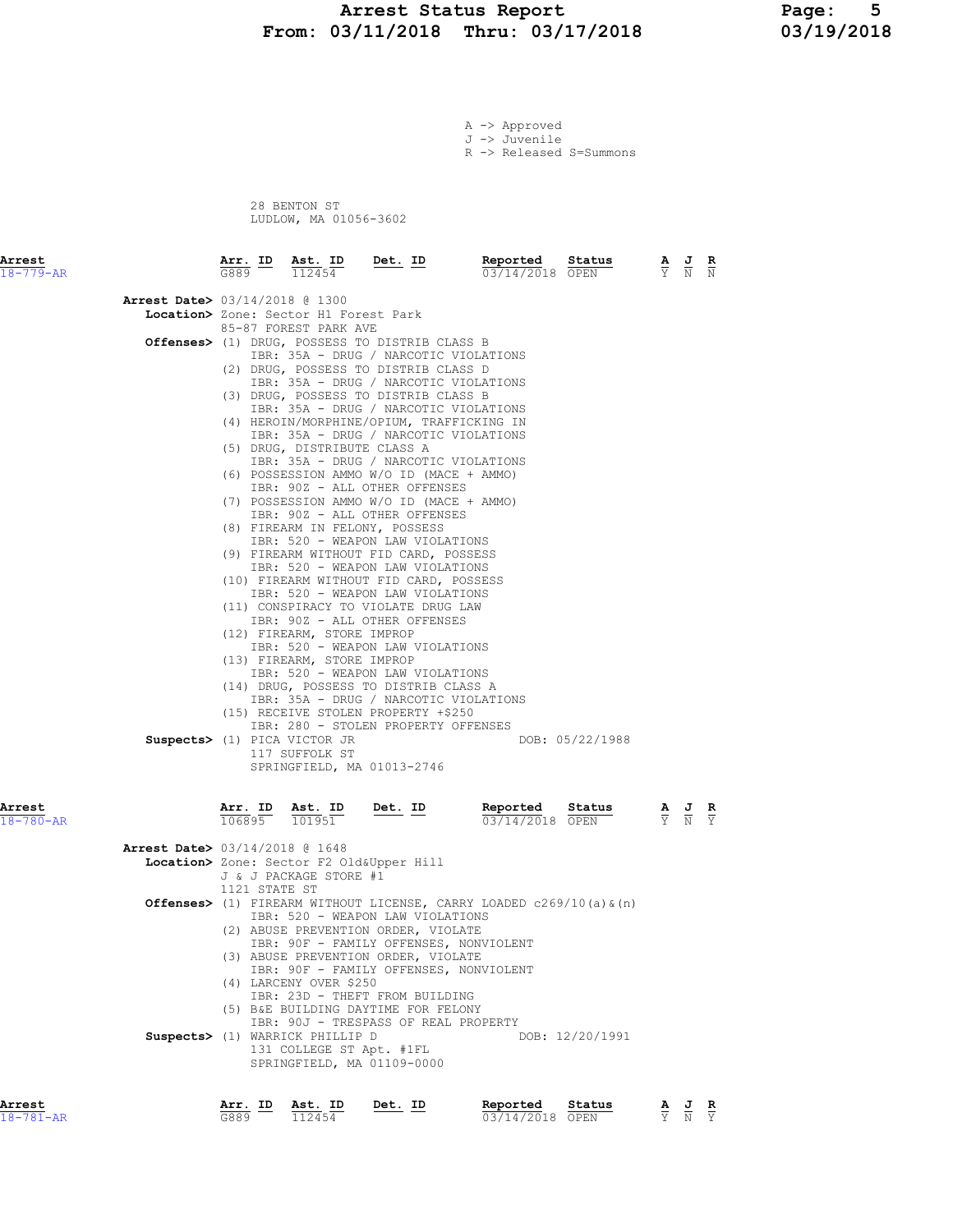# Arrest Status Report 1994 Page: 6<br>
13/11/2018 Thru: 03/17/2018 13/19/2018 From: 03/11/2018 Thru: 03/17/2018

|                           | A -> Approved<br>J -> Juvenile<br>R -> Released S=Summons                                                                                                                                                                                                                                                                                                                                                                                                                                                                                                                                                                                                                                                                                                                                                                                                                                                                                                                                                                                                                                                                                                                                                                       |                                                                                                  |
|---------------------------|---------------------------------------------------------------------------------------------------------------------------------------------------------------------------------------------------------------------------------------------------------------------------------------------------------------------------------------------------------------------------------------------------------------------------------------------------------------------------------------------------------------------------------------------------------------------------------------------------------------------------------------------------------------------------------------------------------------------------------------------------------------------------------------------------------------------------------------------------------------------------------------------------------------------------------------------------------------------------------------------------------------------------------------------------------------------------------------------------------------------------------------------------------------------------------------------------------------------------------|--------------------------------------------------------------------------------------------------|
|                           | <b>Arrest Date&gt;</b> 03/14/2018 @ 1300<br>Location> Zone: Sector H1 Forest Park<br>85-87 FOREST PARK AVE<br>Offenses> (1) DRUG, POSSESS TO DISTRIB CLASS B<br>IBR: 35A - DRUG / NARCOTIC VIOLATIONS<br>(2) DRUG, POSSESS TO DISTRIB CLASS D<br>IBR: 35A - DRUG / NARCOTIC VIOLATIONS<br>(3) DRUG, POSSESS TO DISTRIB CLASS B<br>IBR: 35A - DRUG / NARCOTIC VIOLATIONS<br>(4) HEROIN/MORPHINE/OPIUM, TRAFFICKING IN<br>IBR: 35A - DRUG / NARCOTIC VIOLATIONS<br>(5) DRUG, DISTRIBUTE CLASS A<br>IBR: 35A - DRUG / NARCOTIC VIOLATIONS<br>(6) POSSESSION AMMO W/O ID (MACE + AMMO)<br>IBR: 90Z - ALL OTHER OFFENSES<br>(7) POSSESSION AMMO W/O ID (MACE + AMMO)<br>IBR: 90Z - ALL OTHER OFFENSES<br>(8) FIREARM IN FELONY, POSSESS<br>IBR: 520 - WEAPON LAW VIOLATIONS<br>(9) FIREARM WITHOUT FID CARD, POSSESS<br>IBR: 520 - WEAPON LAW VIOLATIONS<br>(10) FIREARM WITHOUT FID CARD, POSSESS<br>IBR: 520 - WEAPON LAW VIOLATIONS<br>(11) CONSPIRACY TO VIOLATE DRUG LAW<br>IBR: 90Z - ALL OTHER OFFENSES<br>(12) FIREARM, STORE IMPROP<br>IBR: 520 - WEAPON LAW VIOLATIONS<br>(13) FIREARM, STORE IMPROP<br>IBR: 520 - WEAPON LAW VIOLATIONS<br>(14) DRUG, POSSESS TO DISTRIB CLASS A<br>IBR: 35A - DRUG / NARCOTIC VIOLATIONS |                                                                                                  |
|                           | (15) RECEIVE STOLEN PROPERTY +\$250<br>IBR: 280 - STOLEN PROPERTY OFFENSES<br>Suspects> (1) WILLIAMS MATTHEW<br>DOB: 03/06/1989<br>77 ALBERT ST<br>WEST SPRINGFIELD, MA 01089                                                                                                                                                                                                                                                                                                                                                                                                                                                                                                                                                                                                                                                                                                                                                                                                                                                                                                                                                                                                                                                   |                                                                                                  |
| Arrest<br>$18 - 782 - AR$ | Reported<br>Status<br>$\frac{\text{Arr.}}{G889}$ ID $\frac{\text{Ast.}}{112454}$<br><u>Det. ID</u><br>03/14/2018 OPEN                                                                                                                                                                                                                                                                                                                                                                                                                                                                                                                                                                                                                                                                                                                                                                                                                                                                                                                                                                                                                                                                                                           | $rac{\mathbf{R}}{\mathbf{Y}}$<br>$\frac{\mathbf{A}}{\mathbf{Y}}$ $\frac{\mathbf{J}}{\mathbf{N}}$ |

| 18-782-AR |                                          | G889 | 112454                                                                     | 03/14/2018 OPEN |  | Y N Y |  |
|-----------|------------------------------------------|------|----------------------------------------------------------------------------|-----------------|--|-------|--|
|           | <b>Arrest Date&gt; 03/14/2018 @ 1300</b> |      |                                                                            |                 |  |       |  |
|           |                                          |      | Location> Zone: Sector H1 Forest Park                                      |                 |  |       |  |
|           |                                          |      | 85-87 FOREST PARK AVE                                                      |                 |  |       |  |
|           |                                          |      | Offenses> (1) DRUG, POSSESS TO DISTRIB CLASS B                             |                 |  |       |  |
|           |                                          |      | IBR: 35A - DRUG / NARCOTIC VIOLATIONS                                      |                 |  |       |  |
|           |                                          |      | (2) DRUG, POSSESS TO DISTRIB CLASS D                                       |                 |  |       |  |
|           |                                          |      | IBR: 35A - DRUG / NARCOTIC VIOLATIONS                                      |                 |  |       |  |
|           |                                          |      | (3) DRUG, POSSESS TO DISTRIB CLASS B                                       |                 |  |       |  |
|           |                                          |      | IBR: 35A - DRUG / NARCOTIC VIOLATIONS                                      |                 |  |       |  |
|           |                                          |      | (4) HEROIN/MORPHINE/OPIUM, TRAFFICKING IN                                  |                 |  |       |  |
|           |                                          |      | IBR: 35A - DRUG / NARCOTIC VIOLATIONS                                      |                 |  |       |  |
|           |                                          |      | (5) DRUG, DISTRIBUTE CLASS A                                               |                 |  |       |  |
|           |                                          |      | IBR: 35A - DRUG / NARCOTIC VIOLATIONS                                      |                 |  |       |  |
|           |                                          |      | (6) POSSESSION AMMO W/O ID (MACE + AMMO)                                   |                 |  |       |  |
|           |                                          |      | IBR: 90Z - ALL OTHER OFFENSES                                              |                 |  |       |  |
|           |                                          |      | (7) POSSESSION AMMO W/O ID (MACE + AMMO)                                   |                 |  |       |  |
|           |                                          |      | IBR: 90Z - ALL OTHER OFFENSES                                              |                 |  |       |  |
|           |                                          |      | (8) FIREARM IN FELONY, POSSESS                                             |                 |  |       |  |
|           |                                          |      | IBR: 520 - WEAPON LAW VIOLATIONS                                           |                 |  |       |  |
|           |                                          |      | (9) FIREARM WITHOUT FID CARD, POSSESS                                      |                 |  |       |  |
|           |                                          |      | IBR: 520 - WEAPON LAW VIOLATIONS                                           |                 |  |       |  |
|           |                                          |      | (10) FIREARM WITHOUT FID CARD, POSSESS<br>TBR: 520 - WEAPON LAW VIOLATIONS |                 |  |       |  |
|           |                                          |      | (11) CONSPIRACY TO VIOLATE DRUG LAW                                        |                 |  |       |  |
|           |                                          |      | IBR: 90Z - ALL OTHER OFFENSES                                              |                 |  |       |  |
|           |                                          |      | (12) FIREARM, STORE IMPROP                                                 |                 |  |       |  |
|           |                                          |      | IBR: 520 - WEAPON LAW VIOLATIONS                                           |                 |  |       |  |
|           |                                          |      | (13) FIREARM, STORE IMPROP                                                 |                 |  |       |  |
|           |                                          |      | IBR: 520 - WEAPON LAW VIOLATIONS                                           |                 |  |       |  |
|           |                                          |      |                                                                            |                 |  |       |  |

(14) DRUG, POSSESS TO DISTRIB CLASS A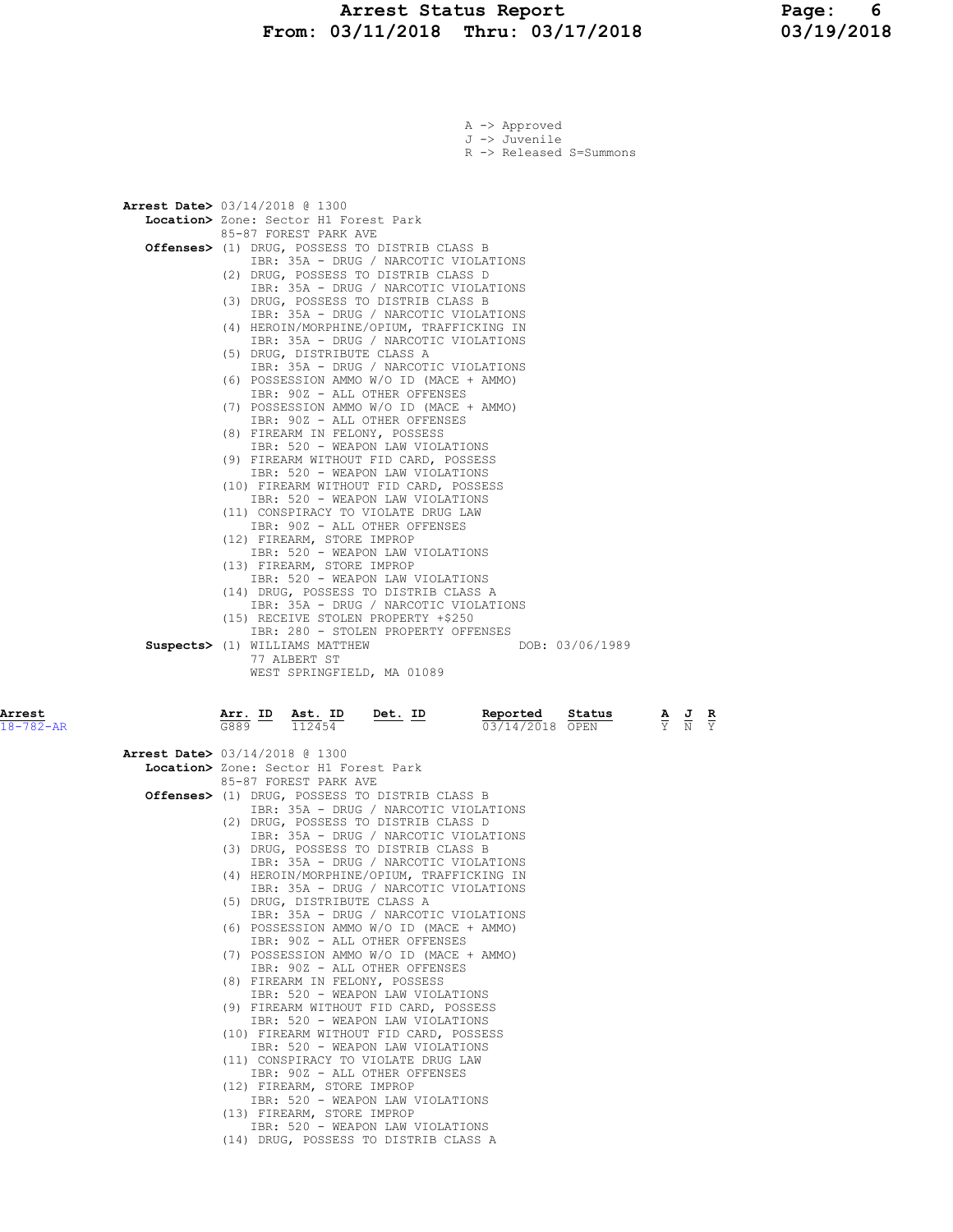### Arrest Status Report Page: 7 From: 03/11/2018 Thru: 03/17/2018 03/19/2018

|                                          |                                    |                                                                                                       |                                                                                                                                                                                        | A -> Approved<br>J -> Juvenile<br>R -> Released S=Summons |                 |                                 |                                                                                                       |  |
|------------------------------------------|------------------------------------|-------------------------------------------------------------------------------------------------------|----------------------------------------------------------------------------------------------------------------------------------------------------------------------------------------|-----------------------------------------------------------|-----------------|---------------------------------|-------------------------------------------------------------------------------------------------------|--|
|                                          |                                    | SPRINGFIELD, MA                                                                                       | IBR: 35A - DRUG / NARCOTIC VIOLATIONS<br>(15) RECEIVE STOLEN PROPERTY +\$250<br>IBR: 280 - STOLEN PROPERTY OFFENSES<br>Suspects> (1) NIEVES SHAKIRA BESSEY<br>117 SUFFOLK ST Apt. #1FL |                                                           | DOB: 06/26/1985 |                                 |                                                                                                       |  |
| Arrest<br>$18 - 784 - AR$                |                                    | $\frac{\texttt{Arr.}}{100652}$ $\frac{\texttt{ Ast.}}{102820}$ $\frac{\texttt{Det.}}{202820}$         |                                                                                                                                                                                        | Reported Status<br>03/14/2018 OPEN                        |                 |                                 | $\frac{\mathbf{A}}{\mathbf{Y}}$ $\frac{\mathbf{J}}{\mathbf{N}}$ $\frac{\mathbf{R}}{\mathbf{Y}}$       |  |
| Arrest Date> 03/14/2018 @ 1751           |                                    | Location> Zone: Sector F2 Old&Upper Hill                                                              |                                                                                                                                                                                        |                                                           |                 |                                 |                                                                                                       |  |
|                                          | (2) RESIST ARREST                  | 39 DUNMORELAND ST Apt. #1FL                                                                           | <b>Offenses&gt;</b> (1) DESTRUCTION OF PROPERTY +\$250, MALICIOUS<br>IBR: 290 - DESTRUCTION / DAMAGE / VANDALI                                                                         |                                                           |                 |                                 |                                                                                                       |  |
| Suspects> (1) MOCK PAUL                  |                                    | IBR: 13B - SIMPLE ASSAULT<br>39 DUNMORELAND ST<br>SPRINGFIELD, MA                                     |                                                                                                                                                                                        |                                                           | DOB: 05/31/1998 |                                 |                                                                                                       |  |
| Arrest<br>$18 - 785 - AR$                |                                    | $\frac{\texttt{Arr. ID}}{109839}$ $\frac{\texttt{ Ast. ID}}{108855}$ Det. ID                          |                                                                                                                                                                                        | Reported Status<br>03/14/2018 OPEN                        |                 |                                 | $\frac{\mathbf{A}}{\overline{Y}}$ $\frac{\mathbf{J}}{\overline{N}}$ $\frac{\mathbf{R}}{\overline{N}}$ |  |
| <b>Arrest Date&gt; 03/14/2018 @ 1909</b> | SUNOCO                             |                                                                                                       | Location> Zone: Sector E1 Metro/South End                                                                                                                                              |                                                           |                 |                                 |                                                                                                       |  |
|                                          | (2) TRESPASS                       | 487 EAST COLUMBUS AVE<br><b>Offenses&gt;</b> (1) SHOPLIFTING BY ASPORTATION<br>IBR: 23C - SHOPLIFTING | IBR: 90J - TRESPASS OF REAL PROPERTY                                                                                                                                                   |                                                           |                 |                                 |                                                                                                       |  |
|                                          | (3) TRESPASS<br>HOMELESS           | SPRINGFIELD, MA                                                                                       | IBR: 90J - TRESPASS OF REAL PROPERTY<br>Suspects> (1) MORRIS HARLEY WAYNE DOB: 11/26/1987                                                                                              |                                                           |                 |                                 |                                                                                                       |  |
| Arrest<br>$18 - 788 - AR$                | Arr. ID<br>B497                    | Ast. ID<br><b>B218</b>                                                                                | Det. ID                                                                                                                                                                                | Reported<br>03/15/2018 OPEN                               | Status          |                                 | $\frac{\mathbf{A}}{\mathbf{Y}}$ $\frac{\mathbf{J}}{\mathbf{N}}$ $\frac{\mathbf{R}}{\mathbf{Y}}$       |  |
| <b>Arrest Date&gt;</b> 03/15/2018 @ 0651 | 144 CATHARINE ST                   | Location> Zone: Sector F1 McKnight/Bay                                                                |                                                                                                                                                                                        |                                                           |                 |                                 |                                                                                                       |  |
|                                          |                                    | Suspects> (1) ROWE BARRY LUTHER<br>SPRINGFIELD, MA 01109                                              | Offenses> (1) ARREST WARRANT#1862CR001794 ARMED ROBBERY MASKED<br>IBR: 90Z - ALL OTHER OFFENSES<br>144 CATHARINE ST Apt. #2 FL                                                         |                                                           | DOB: 11/13/1988 |                                 |                                                                                                       |  |
| Arrest<br>$18 - 790 - AR$                | Arr. ID Ast. ID<br>$109788$ $C802$ |                                                                                                       | Det. ID                                                                                                                                                                                | Reported<br>03/15/2018 OPEN                               | Status          |                                 | $\frac{\mathbf{A}}{\mathbf{Y}}$ $\frac{\mathbf{J}}{\mathbf{N}}$ $\frac{\mathbf{R}}{\mathbf{Y}}$       |  |
| <b>Arrest Date&gt; 03/15/2018 @ 1701</b> | 49 MILL ST                         |                                                                                                       | Location> Zone: Sector E1 Metro/South End                                                                                                                                              |                                                           |                 |                                 |                                                                                                       |  |
|                                          | HOMELESS                           | <b>Offenses&gt;</b> (1) DISORDERLY CONDUCT<br>Suspects> (1) MORRIS HARLEY WAYNE<br>SPRINGFIELD, MA    | IBR: 90C - DISORDERLY CONDUCT                                                                                                                                                          |                                                           | DOB: 11/26/1987 |                                 |                                                                                                       |  |
| Arrest<br>$18 - 793 - AR$                | Arr. ID<br>K456                    | Ast. ID<br>H544                                                                                       | Det. ID                                                                                                                                                                                | Reported<br>03/15/2018 OPEN                               | Status          | $\frac{\mathbf{A}}{\mathbf{Y}}$ | $\frac{J}{N}$ $\frac{R}{Y}$                                                                           |  |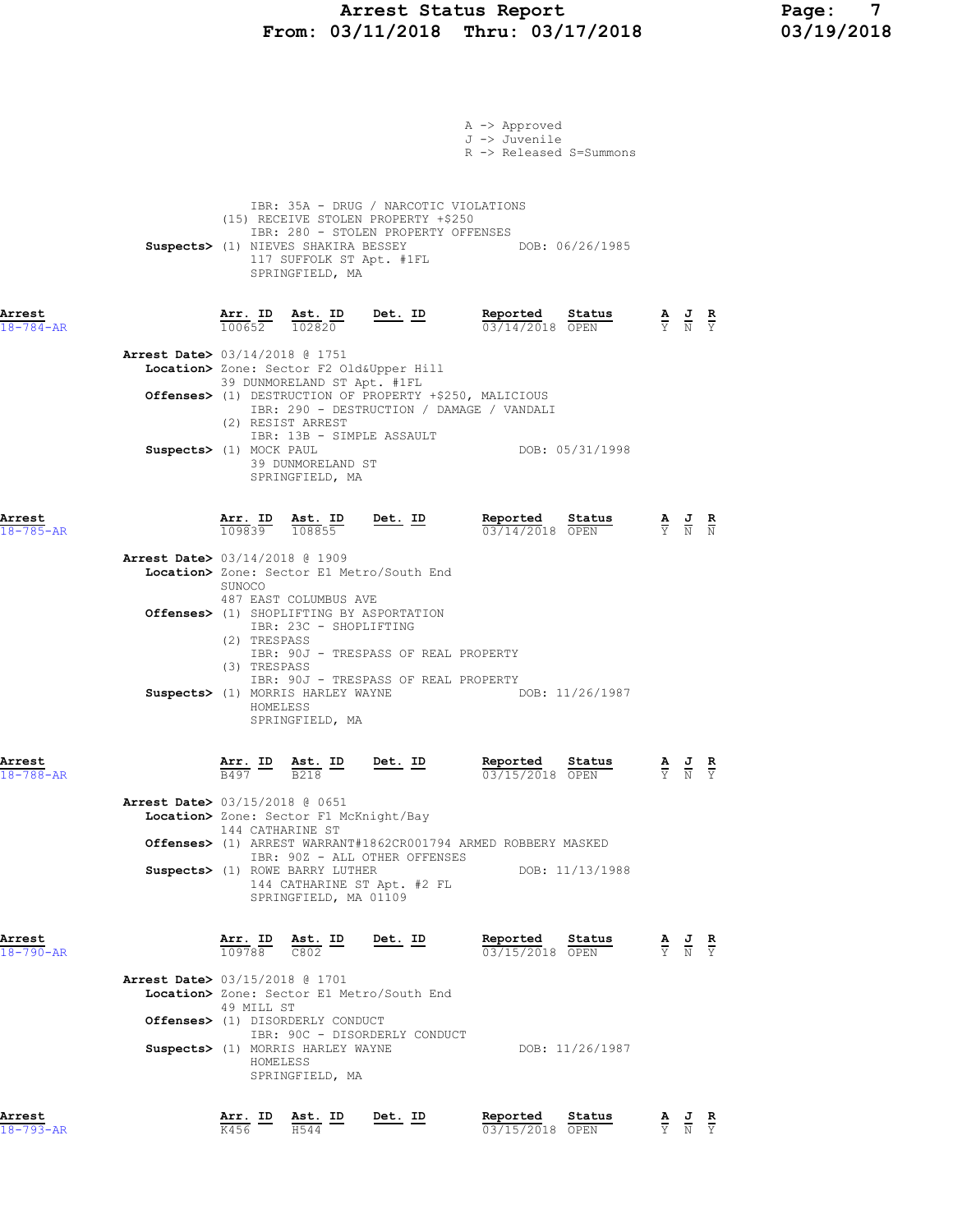|                           |                                                                                                                                                                                                                                                                                                                                                                           |                | A -> Approved<br>J -> Juvenile<br>R -> Released S=Summons                                                                                                                                                                                                                                           |                                                                                                 |                                                                                                 |  |
|---------------------------|---------------------------------------------------------------------------------------------------------------------------------------------------------------------------------------------------------------------------------------------------------------------------------------------------------------------------------------------------------------------------|----------------|-----------------------------------------------------------------------------------------------------------------------------------------------------------------------------------------------------------------------------------------------------------------------------------------------------|-------------------------------------------------------------------------------------------------|-------------------------------------------------------------------------------------------------|--|
|                           | <b>Arrest Date&gt; 03/15/2018 @ 1900</b><br>Location> Zone: Sector H2 Forest Park/EFP<br>WHITE ST<br>Offenses> (1) DRUG, DISTRIBUTE CLASS A, SUBSQ.OFF.<br>IBR: 35A - DRUG / NARCOTIC VIOLATIONS<br>(2) DRUG, POSSESS TO DISTRIB CLASS A, SUBSQ.<br>IBR: 35A - DRUG / NARCOTIC VIOLATIONS<br>Suspects> (1) DEJESUS WILFREDO<br>273 ORANGE ST Apt. #2 B<br>SPRINGFIELD, MA |                | DOB: 11/10/1976                                                                                                                                                                                                                                                                                     |                                                                                                 |                                                                                                 |  |
| Arrest<br>$18 - 794 - AR$ | $\frac{\texttt{Arr.}}{\texttt{G889}}$ ID<br>$\frac{\text{Ast.}}{D154}$ ID<br>Arrest Date> 03/15/2018 @ 1935                                                                                                                                                                                                                                                               |                | <b>Det.</b> ID Reported Status A J R $\frac{1}{0.3}$ $\frac{1}{0.5}$ $\frac{1}{0.5}$ $\frac{1}{0.5}$ $\frac{1}{0.5}$ $\frac{1}{0.5}$ $\frac{1}{0.5}$ $\frac{1}{0.5}$ $\frac{1}{0.5}$ $\frac{1}{0.5}$ $\frac{1}{0.5}$ $\frac{1}{0.5}$ $\frac{1}{0.5}$ $\frac{1}{0.5}$ $\frac{1}{0.5}$ $\frac{1}{0.5$ |                                                                                                 |                                                                                                 |  |
|                           | Location> Zone: Sector D1 Indian Orchard<br>PARKING LOT, #175 MAIN STREET<br>MAIN IO ST<br>Offenses> (1) HARSH AND OBJECTIONABLE NOISE, M/V<br>IBR: 90Z - ALL OTHER OFFENSES<br>(2) STOP FOR POLICE, FAIL<br>IBR: 99 - TRAFFIC, TOWN BY-LAW OFFENSES<br>(3) SPEEDING IN VIOL SPECIAL REGULATION<br>IBR: 99 - TRAFFIC, TOWN BY-LAW OFFENSES                                |                |                                                                                                                                                                                                                                                                                                     |                                                                                                 |                                                                                                 |  |
|                           | (4) RECKLESS OPERATION OF MOTOR VEHICLE<br>IBR: 99 - TRAFFIC, TOWN BY-LAW OFFENSES<br>(5) Reckless Endangerment of a Child<br>IBR: 90Z - ALL OTHER OFFENSES<br>Suspects> (1) ESTRADA JOSE ENRIQUE<br>15 RINGGOLD ST<br>SPRINGFIELD, MA 01107                                                                                                                              |                | DOB: 06/12/1995                                                                                                                                                                                                                                                                                     |                                                                                                 |                                                                                                 |  |
| Arrest<br>$18 - 795 - AR$ | $\frac{\texttt{Arr.}}{\texttt{A140}}$ ID<br>$\frac{\texttt{Ast.}}{E144}$ ID                                                                                                                                                                                                                                                                                               | $Det. ID$      | Reported<br>Status<br>03/15/2018 OPEN                                                                                                                                                                                                                                                               |                                                                                                 | $\frac{\mathbf{A}}{\mathbf{Y}}$ $\frac{\mathbf{J}}{\mathbf{N}}$ $\frac{\mathbf{R}}{\mathbf{Y}}$ |  |
|                           | <b>Arrest Date&gt;</b> 03/15/2018 @ 2030<br>Location> Zone: Sector H1 Forest Park<br>SUMNER AVE<br>Offenses> (1) ARREST WARRANT#1323CR002468<br>IBR: 90Z - ALL OTHER OFFENSES<br>Suspects> (1) FIGUEROA JHOJAN<br>60 DEXTER ST Apt. #1ST<br>SPRINGFIELD, MA 01108-1691                                                                                                    |                | DOB: 12/19/1986                                                                                                                                                                                                                                                                                     |                                                                                                 |                                                                                                 |  |
| Arrest<br>$18 - 797 - AR$ | Arr. ID<br>Ast. ID<br>111388 107783                                                                                                                                                                                                                                                                                                                                       | Det. ID        | Reported Status<br>$\frac{5 \text{ calculus}}{03/15/2018}$                                                                                                                                                                                                                                          | $\frac{\mathbf{A}}{\mathbf{Y}}$ $\frac{\mathbf{J}}{\mathbf{N}}$ $\frac{\mathbf{R}}{\mathbf{N}}$ |                                                                                                 |  |
|                           | <b>Arrest Date&gt;</b> 03/15/2018 @ 2143<br>Location> Zone: Sector A N. End/Memorial<br>GROVE ST<br>Offenses> (1) UNLICENSED OPERATION OF MV<br>IBR: 99 - TRAFFIC, TOWN BY-LAW OFFENSES<br>(2) SPEEDING<br>IBR: 99 - TRAFFIC, TOWN BY-LAW OFFENSES<br>Suspects> (1) SANTANA RAMON LUIS<br>22 GROVE ST Apt. #1FL<br>SPRINGFIELD, MA 01107-2112                             |                | DOB: 10/26/1986                                                                                                                                                                                                                                                                                     |                                                                                                 |                                                                                                 |  |
| Arrest<br>$18 - 798 - AR$ | <u>Arr. ID</u><br>Ast. ID<br>108847 100136<br>Arrest Date> 03/15/2018 @ 2135                                                                                                                                                                                                                                                                                              | <u>Det. ID</u> | Reported<br>Status<br>03/15/2018 OPEN                                                                                                                                                                                                                                                               |                                                                                                 | $\frac{\mathbf{A}}{\mathbf{Y}}$ $\frac{\mathbf{J}}{\mathbf{N}}$ $\frac{\mathbf{R}}{\mathbf{Y}}$ |  |
|                           |                                                                                                                                                                                                                                                                                                                                                                           |                |                                                                                                                                                                                                                                                                                                     |                                                                                                 |                                                                                                 |  |

Location> Zone: Sector F1 McKnight/Bay 27 CLARENDON ST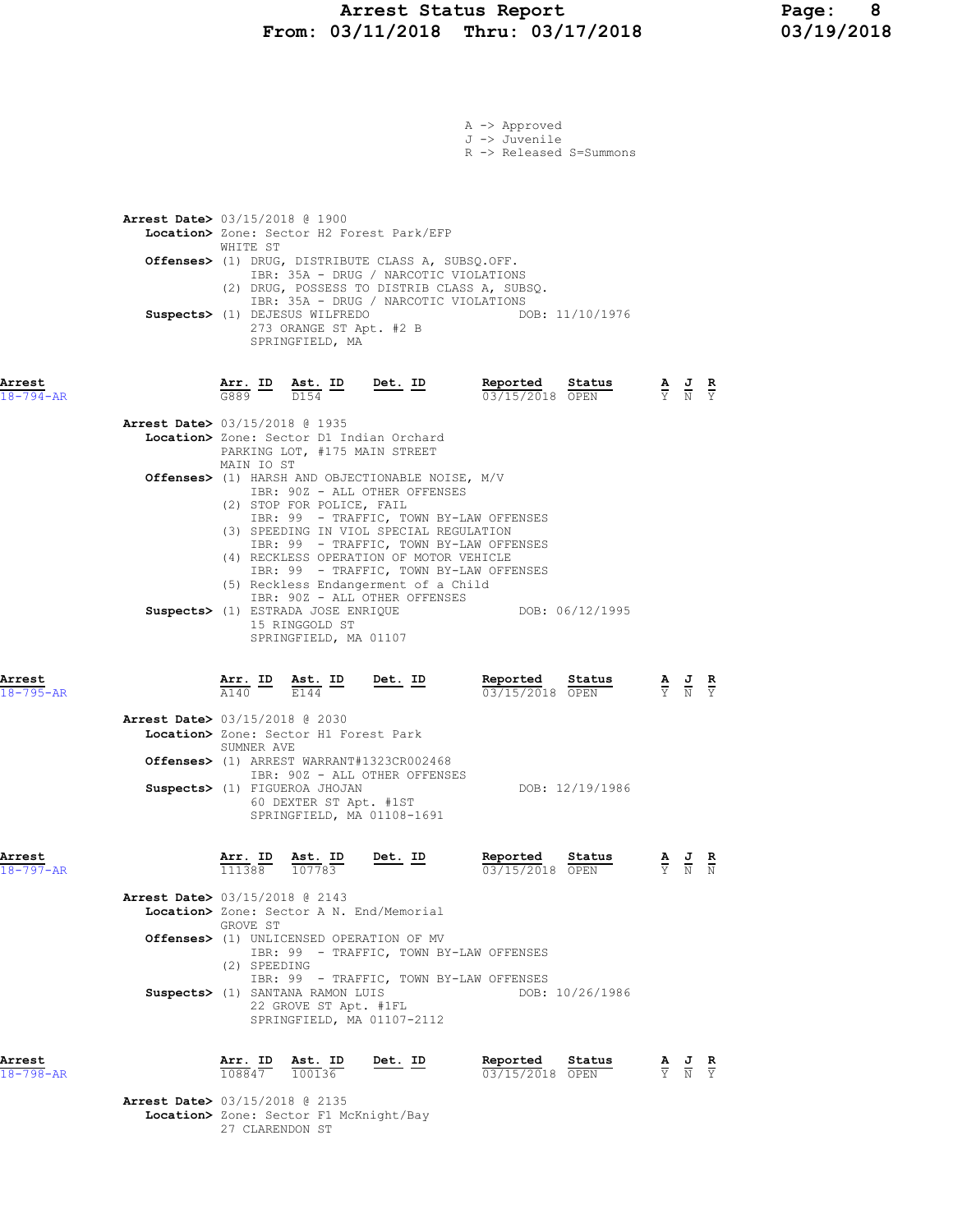### Arrest Status Report Page: 9 From: 03/11/2018 Thru: 03/17/2018 03/19/2018

|                           |                                                                                                                                                                                                                                                                                                                                                                                                                                             |                                       | A -> Approved<br>J -> Juvenile<br>R -> Released S=Summons |                                                                                                       |  |
|---------------------------|---------------------------------------------------------------------------------------------------------------------------------------------------------------------------------------------------------------------------------------------------------------------------------------------------------------------------------------------------------------------------------------------------------------------------------------------|---------------------------------------|-----------------------------------------------------------|-------------------------------------------------------------------------------------------------------|--|
|                           | Offenses> (1) UNLICENSED OPERATION OF MV<br>IBR: 99 - TRAFFIC, TOWN BY-LAW OFFENSES<br>(2) INSPECTION/STICKER, NO<br>IBR: 99 - TRAFFIC, TOWN BY-LAW OFFENSES<br>(3) DEFAULT WARRANT DOCKET #1723CR004977<br>IBR: 90Z - ALL OTHER OFFENSES                                                                                                                                                                                                   |                                       |                                                           |                                                                                                       |  |
|                           | (4) DEFAULT WARRANT DOCKET #1723CR009670<br>IBR: 90Z - ALL OTHER OFFENSES<br>(5) DEFAULT WARRANT DOCKET #1823CR001139<br>IBR: 90Z - ALL OTHER OFFENSES<br>Suspects> (1) PEREZ JOSIAN JOEL<br>139 BOWLES ST<br>SPRINGFIELD, MA 01109-3503                                                                                                                                                                                                    |                                       | DOB: 10/01/1994                                           |                                                                                                       |  |
| Arrest<br>$18 - 799 - AR$ | $\frac{\texttt{Arr. ID}}{101937}$ $\frac{\texttt{ Ast. ID}}{106895}$                                                                                                                                                                                                                                                                                                                                                                        | Det. ID                               | Reported<br>Status<br>03/15/2018 OPEN                     | $\frac{\mathbf{A}}{\mathbf{Y}}$ $\frac{\mathbf{J}}{\mathbf{N}}$ $\frac{\mathbf{R}}{\mathbf{Y}}$       |  |
|                           | <b>Arrest Date&gt; 03/15/2018 @ 2239</b><br>Location> Zone: Sector E2 Metro/6Corners                                                                                                                                                                                                                                                                                                                                                        |                                       |                                                           |                                                                                                       |  |
|                           | SCHOOL ST<br>Offenses> (1) DEFAULT WARRANT-#1717CR002952<br>IBR: 90Z - ALL OTHER OFFENSES<br>(2) DEFAULT WARRANT-#1717CR002591                                                                                                                                                                                                                                                                                                              |                                       |                                                           |                                                                                                       |  |
|                           | IBR: 90Z - ALL OTHER OFFENSES<br>(3) DEFAULT WARRANT-#1717CR002571<br>IBR: 90Z - ALL OTHER OFFENSES<br>Suspects> (1) YAZZIE TIFFANY RAE<br>66 GOLD ST<br>SPRINGFIELD, MA                                                                                                                                                                                                                                                                    |                                       | DOB: 03/23/1991                                           |                                                                                                       |  |
| Arrest<br>$18 - 801 - AR$ | Arr. ID<br>Ast. ID<br>107051<br>112447                                                                                                                                                                                                                                                                                                                                                                                                      | <u>Det. ID</u>                        | Reported<br>Status<br>03/16/2018 OPEN                     | $\frac{\mathbf{A}}{\overline{Y}}$ $\frac{\mathbf{J}}{\overline{N}}$ $\frac{\mathbf{R}}{\overline{Y}}$ |  |
|                           | <b>Arrest Date&gt; 03/16/2018 @ 0233</b><br>Location> Zone: Sector A N. End/Memorial<br>BHN CARLSON RECOVERY CENTER<br>471 CHESTNUT ST                                                                                                                                                                                                                                                                                                      |                                       |                                                           |                                                                                                       |  |
|                           | Offenses> (1) B&E FOR MISDEMEANOR<br>IBR: 90J - TRESPASS OF REAL PROPERTY<br>(2) DISTURBING THE PEACE<br>IBR: 90C - DISORDERLY CONDUCT<br>(3) TRESPASS<br>IBR: 90J - TRESPASS OF REAL PROPERTY<br>Suspects> (1) OUIMET KURT D<br>151 W ALLEN RIDGE RD<br>SPRINGFIELD, MA 01118-2351                                                                                                                                                         |                                       | DOB: 04/17/1961                                           |                                                                                                       |  |
| Arrest<br>$18 - 802 - AR$ | Arr. ID Ast. ID<br>$\overline{106117}$ $\overline{040936}$                                                                                                                                                                                                                                                                                                                                                                                  | <u>Det. ID</u>                        | Reported<br>Status<br>$\frac{5.28888}{03/16/2018}$ OPEN   | $\frac{\mathbf{A}}{\mathbf{Y}}$ $\frac{\mathbf{J}}{\mathbf{N}}$ $\frac{\mathbf{R}}{\mathbf{Y}}$       |  |
|                           | <b>Arrest Date&gt;</b> 03/16/2018 @ 0324<br>Location> Zone: Sector F2 Old&Upper Hill                                                                                                                                                                                                                                                                                                                                                        |                                       |                                                           |                                                                                                       |  |
|                           | <b>EASTERN AVE</b><br><b>Offenses&gt;</b> (1) STOP/YIELD, FAIL TO                                                                                                                                                                                                                                                                                                                                                                           |                                       |                                                           |                                                                                                       |  |
|                           | IBR: 99 - TRAFFIC, TOWN BY-LAW OFFENSES<br>(2) LEAVE SCENE OF PROPERTY DAMAGE<br>IBR: 99 - TRAFFIC, TOWN BY-LAW OFFENSES<br>(3) STOP FOR POLICE, FAIL<br>IBR: 99 - TRAFFIC, TOWN BY-LAW OFFENSES<br>(4) NEGLIGENT OPERATION OF MOTOR VEHICLE<br>IBR: 99 - TRAFFIC, TOWN BY-LAW OFFENSES<br>(5) RESIST ARREST<br>IBR: 13B - SIMPLE ASSAULT<br>(6) A&B ON POLICE OFFICER<br>IBR: 13B - SIMPLE ASSAULT<br>(7) DRUG, POSSESS TO DISTRIB CLASS A | IBR: 35A - DRUG / NARCOTIC VIOLATIONS |                                                           |                                                                                                       |  |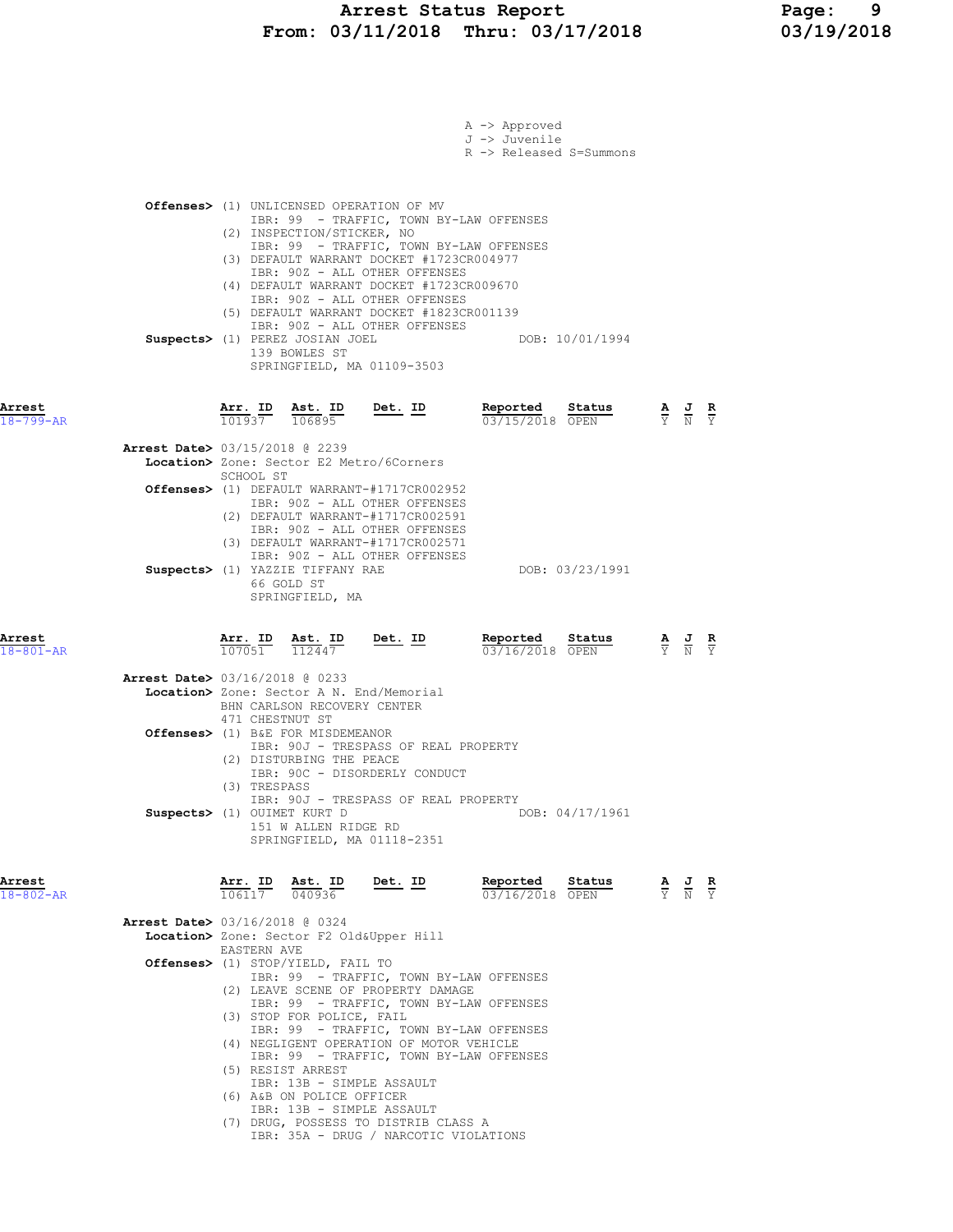|                                                                       |                               |                                                                             |                                                                                                                                                                                                                                                                                                                                           | A -> Approved<br>J -> Juvenile<br>R -> Released S=Summons |                 |                                                                                                       |  |
|-----------------------------------------------------------------------|-------------------------------|-----------------------------------------------------------------------------|-------------------------------------------------------------------------------------------------------------------------------------------------------------------------------------------------------------------------------------------------------------------------------------------------------------------------------------------|-----------------------------------------------------------|-----------------|-------------------------------------------------------------------------------------------------------|--|
|                                                                       | HOMELESS                      | (8) MOTOR VEH, RECEIVE STOLEN<br>SPRINGFIELD, MA                            | IBR: 280 - STOLEN PROPERTY OFFENSES<br>(9) UNLICENSED OPERATION OF MV<br>IBR: 99 - TRAFFIC, TOWN BY-LAW OFFENSES<br>(10) DEFAULT WARRANT (DOCKET#1617CR002696)<br>IBR: 90Z - ALL OTHER OFFENSES<br>(11) ARREST WARRANT (DOCKET#1823CR000894)<br>IBR: 90Z - ALL OTHER OFFENSES<br>Suspects> (1) RODRIGUEZ VLADIMIR RAFAEL DOB: 02/23/1997  |                                                           |                 |                                                                                                       |  |
| Arrest<br>$18 - 803 - AR$                                             |                               |                                                                             | $\frac{\texttt{Arr.}}{\texttt{P131}}$ $\frac{\texttt{Est.}}{\texttt{S526}}$ $\frac{\texttt{ID}}{\texttt{D}}$ $\frac{\texttt{Det.}}{\texttt{D}}$ $\frac{\texttt{I}}{\texttt{D}}$ $\frac{\texttt{Reported}}{\texttt{O3}/\texttt{16}/\texttt{2018}}$ $\frac{\texttt{Status}}{\texttt{OPEN}}$                                                 | 03/16/2018 OPEN                                           |                 | $\frac{\mathbf{A}}{\mathbf{Y}}$ $\frac{\mathbf{J}}{\mathbf{N}}$ $\frac{\mathbf{R}}{\mathbf{Y}}$       |  |
| Arrest Date> 03/16/2018 @ 0940                                        | SW SECTOR<br>40 WILLARD AVE   | Location> Zone: Sector F1 McKnight/Bay                                      |                                                                                                                                                                                                                                                                                                                                           |                                                           |                 |                                                                                                       |  |
|                                                                       |                               |                                                                             | <b>Offenses&gt;</b> (1) WORCESTER DW #1662CR003125 CHAPTER 90<br>IBR: 90Z - ALL OTHER OFFENSES                                                                                                                                                                                                                                            |                                                           |                 |                                                                                                       |  |
|                                                                       |                               | Suspects> (1) KEITA STEVEN ALPHE<br>40 WILLARD AVE<br>SPRINGFIELD, MA 01109 |                                                                                                                                                                                                                                                                                                                                           | DOB: 03/21/1995                                           |                 |                                                                                                       |  |
| Arrest<br>$18 - 804 - AR$                                             |                               | $\frac{\texttt{Arr.}}{\text{K435}}$ $\frac{\texttt{ID}}{\texttt{STATE}}$    | <u>Det.</u> ID                                                                                                                                                                                                                                                                                                                            | Reported<br>03/16/2018 OPEN                               | Status          | $\frac{\mathbf{A}}{\overline{Y}}$ $\frac{\mathbf{J}}{\overline{N}}$ $\frac{\mathbf{R}}{\overline{Y}}$ |  |
| <b>Arrest Date&gt;</b> 03/16/2018 @ 0905                              | 58 WILBER ST                  |                                                                             | Location> Zone: Sector B2 Liberty Heights                                                                                                                                                                                                                                                                                                 |                                                           |                 |                                                                                                       |  |
|                                                                       |                               | Suspects> (1) OLIVO RAUL ENRIQUE<br>58 WILBER ST<br>SPRINGFIELD, MA 01104   | Offenses> (1) DRUG, POSSESS TO DISTRIB CLASS A, SUBSQ.<br>IBR: 35A - DRUG / NARCOTIC VIOLATIONS<br>(2) FIREARM WITHOUT FID CARD, POSSESS<br>IBR: 520 - WEAPON LAW VIOLATIONS<br>(3) FIREARM WITHOUT FID CARD, POSSESS<br>IBR: 520 - WEAPON LAW VIOLATIONS<br>(4) POSSESSION AMMO W/O ID (MACE + AMMO)<br>IBR: 520 - WEAPON LAW VIOLATIONS |                                                           | DOB: 04/08/1984 |                                                                                                       |  |
| Arrest<br>$18 - 805 - AR$                                             | Arr. ID<br>103495             | Ast. ID<br>S461                                                             | Det. ID                                                                                                                                                                                                                                                                                                                                   | Reported<br>03/16/2018 OPEN                               | Status          | $\frac{\mathbf{A}}{\mathbf{Y}}$ $\frac{\mathbf{J}}{\mathbf{N}}$ $\frac{\mathbf{R}}{\mathbf{Y}}$       |  |
| <b>Arrest Date&gt; 03/16/2018 @ 1055</b>                              | 36 COURT ST                   | SPRINGFIELD CITY HALL<br>Offenses> (1) DISORDERLY CONDUCT                   | Location> Zone: Sector E1 Metro/South End                                                                                                                                                                                                                                                                                                 |                                                           |                 |                                                                                                       |  |
| Suspects> (1) OCASIO ANDREW                                           |                               | 1157 CAREW ST<br>SPRINGFIELD, MA                                            | IBR: 90C - DISORDERLY CONDUCT                                                                                                                                                                                                                                                                                                             |                                                           | DOB: 06/28/1993 |                                                                                                       |  |
| Arrest<br>$18 - 806 - AR$<br><b>Arrest Date&gt; 03/16/2018 @ 1310</b> | Arr. ID<br>$\frac{112451}{ }$ | Ast. ID<br>W944<br>Location> Zone: Sector H1 Forest Park                    | Det. ID                                                                                                                                                                                                                                                                                                                                   | Reported<br>03/16/2018 OPEN                               | Status          | $\frac{\mathbf{A}}{\mathbf{Y}}$ $\frac{\mathbf{J}}{\mathbf{N}}$ $\frac{\mathbf{R}}{\mathbf{N}}$       |  |
|                                                                       | MAIN ST                       |                                                                             | <b>Offenses&gt;</b> (1) UNREGISTERED MOTOR VEHICLE<br>IBR: 99 - TRAFFIC, TOWN BY-LAW OFFENSES<br>(2) LICENSE SUSPENDED/REVOKED, OP MV WITH<br>IBR: 99 - TRAFFIC, TOWN BY-LAW OFFENSES                                                                                                                                                     |                                                           |                 |                                                                                                       |  |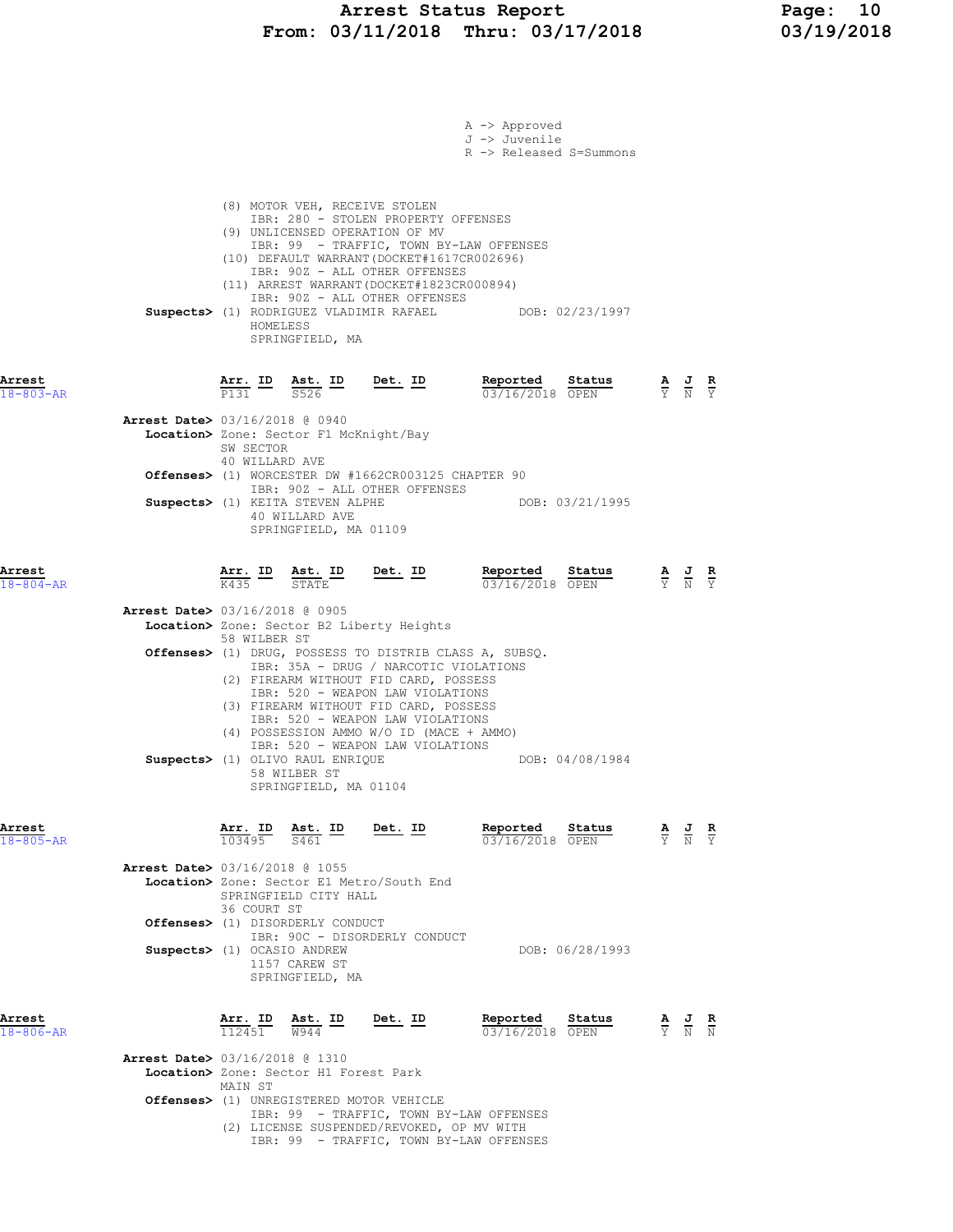### Arrest Status Report Page: 11 From: 03/11/2018 Thru: 03/17/2018 03/19/2018

|                                          |                                                                                                       |                                          |                                                                                                                                                             | A -> Approved<br>J -> Juvenile<br>R -> Released S=Summons |                 |                                                                                                 |                                                                                                 |  |
|------------------------------------------|-------------------------------------------------------------------------------------------------------|------------------------------------------|-------------------------------------------------------------------------------------------------------------------------------------------------------------|-----------------------------------------------------------|-----------------|-------------------------------------------------------------------------------------------------|-------------------------------------------------------------------------------------------------|--|
|                                          | (3) INSPECTION/STICKER, NO<br>(4) DEFAULT WARRANT<br>(5) ARREST WARRANT<br>Suspects> (1) PAUZE AMYLEE | 152 LLOYD AVE<br>SPRINGFIELD, MA         | IBR: 99 - TRAFFIC, TOWN BY-LAW OFFENSES<br>IBR: 90Z - ALL OTHER OFFENSES<br>IBR: 902 - ALL OTHER OFFENSES                                                   |                                                           | DOB: 09/27/1979 |                                                                                                 |                                                                                                 |  |
| Arrest<br>$18 - 808 - AR$                |                                                                                                       |                                          | $\frac{\texttt{Arr. ID}}{106661}$ $\frac{\texttt{ Ast. ID}}{T736}$ $\frac{\texttt{Det. ID}}{T736}$                                                          | Reported Status<br>03/16/2018 OPEN                        |                 |                                                                                                 | $\frac{\mathbf{A}}{\mathbf{Y}}$ $\frac{\mathbf{J}}{\mathbf{N}}$ $\frac{\mathbf{R}}{\mathbf{N}}$ |  |
| <b>Arrest Date&gt;</b> 03/16/2018 @ 1717 |                                                                                                       |                                          | Location> Zone: Sector A N. End/Memorial                                                                                                                    |                                                           |                 |                                                                                                 |                                                                                                 |  |
|                                          | HUNTINGTON ST<br>(2) DRUG, POSSESS CLASS A                                                            |                                          | <b>Offenses&gt;</b> (1) ARREST WARRANT $(266/28/D$ DOCKET#:1844CR000116 01/21/18)<br>IBR: 90Z - ALL OTHER OFFENSES<br>IBR: 35A - DRUG / NARCOTIC VIOLATIONS |                                                           |                 |                                                                                                 |                                                                                                 |  |
|                                          | (3) DRUG, POSSESS CLASS B<br>Suspects> (1) MADRID ARTHUR                                              | 49 POWDER MILL RD<br>SOUTHWICK, MA       | IBR: 35A - DRUG / NARCOTIC VIOLATIONS                                                                                                                       |                                                           | DOB: 11/01/1976 |                                                                                                 |                                                                                                 |  |
| Arrest<br>$18 - 809 - AR$                |                                                                                                       |                                          | $\frac{\texttt{Arr. ID}}{106661}$ $\frac{\texttt{ Ast. ID}}{T736}$ $\frac{\texttt{Det. ID}}{T736}$                                                          | Reported<br>03/16/2018 OPEN                               | Status          | $\frac{\mathbf{A}}{\mathbf{Y}}$ $\frac{\mathbf{J}}{\mathbf{N}}$ $\frac{\mathbf{R}}{\mathbf{Y}}$ |                                                                                                 |  |
| Arrest Date> 03/16/2018 @ 1645           | HUNTINGTON ST<br>Offenses> (1) DRUG, POSSESS CLASS B<br>(2) DRUG, POSSESS CLASS B                     |                                          | Location> Zone: Sector A N. End/Memorial<br>IBR: 35A - DRUG / NARCOTIC VIOLATIONS                                                                           |                                                           |                 |                                                                                                 |                                                                                                 |  |
|                                          | Suspects> (1) CLARK SARAH                                                                             | 49 POWDER MILL RD<br>SOUTHWICK, MA 01077 | IBR: 35A - DRUG / NARCOTIC VIOLATIONS                                                                                                                       |                                                           | DOB: 06/19/1978 |                                                                                                 |                                                                                                 |  |
| Arrest<br>$18 - 810 - AR$                | Arr. ID Ast. ID<br>103601                                                                             | 092919                                   | Det. ID                                                                                                                                                     | Reported<br>03/16/2018 OPEN                               | Status          |                                                                                                 | $\frac{\mathbf{A}}{\mathbf{Y}}$ $\frac{\mathbf{J}}{\mathbf{N}}$ $\frac{\mathbf{R}}{\mathbf{N}}$ |  |
| <b>Arrest Date&gt;</b> 03/16/2018 @ 1820 | 10 CHESTNUT ST Apt. #3005<br>Offenses> (1) ARREST WARRANT                                             |                                          | Location> Zone: Sector E1 Metro/South End<br>IBR: 90Z - ALL OTHER OFFENSES                                                                                  |                                                           |                 |                                                                                                 |                                                                                                 |  |
|                                          | Suspects> (1) PETERSON DARRELL STEPHEN                                                                | SPRINGFIELD, MA                          | 10 CHESTNUT ST Apt. #3005                                                                                                                                   |                                                           | DOB: 12/13/1980 |                                                                                                 |                                                                                                 |  |
| Arrest<br>$18 - 813 - AR$                | Arr. ID Ast. ID<br>100621                                                                             | 109860                                   | Det. ID                                                                                                                                                     | Reported<br>03/16/2018 OPEN                               | Status          |                                                                                                 | $\frac{\mathbf{A}}{\mathbf{Y}}$ $\frac{\mathbf{J}}{\mathbf{N}}$ $\frac{\mathbf{R}}{\mathbf{Y}}$ |  |
| <b>Arrest Date&gt;</b> 03/16/2018 @ 1945 | 72 LOCUST ST<br>Offenses> (1) DRUG, POSSESS CLASS A                                                   |                                          | Location> Zone: Sector E1 Metro/South End                                                                                                                   |                                                           |                 |                                                                                                 |                                                                                                 |  |
|                                          | (2) DRUG, POSSESS CLASS B<br>(3) ARREST WARRANT                                                       |                                          | IBR: 35A - DRUG / NARCOTIC VIOLATIONS<br>IBR: 35A - DRUG / NARCOTIC VIOLATIONS<br>IBR: 90Z - ALL OTHER OFFENSES                                             |                                                           |                 |                                                                                                 |                                                                                                 |  |
|                                          | Suspects> (1) ARZOLA OSCAR ALBERTO                                                                    |                                          |                                                                                                                                                             |                                                           | DOB: 06/18/1963 |                                                                                                 |                                                                                                 |  |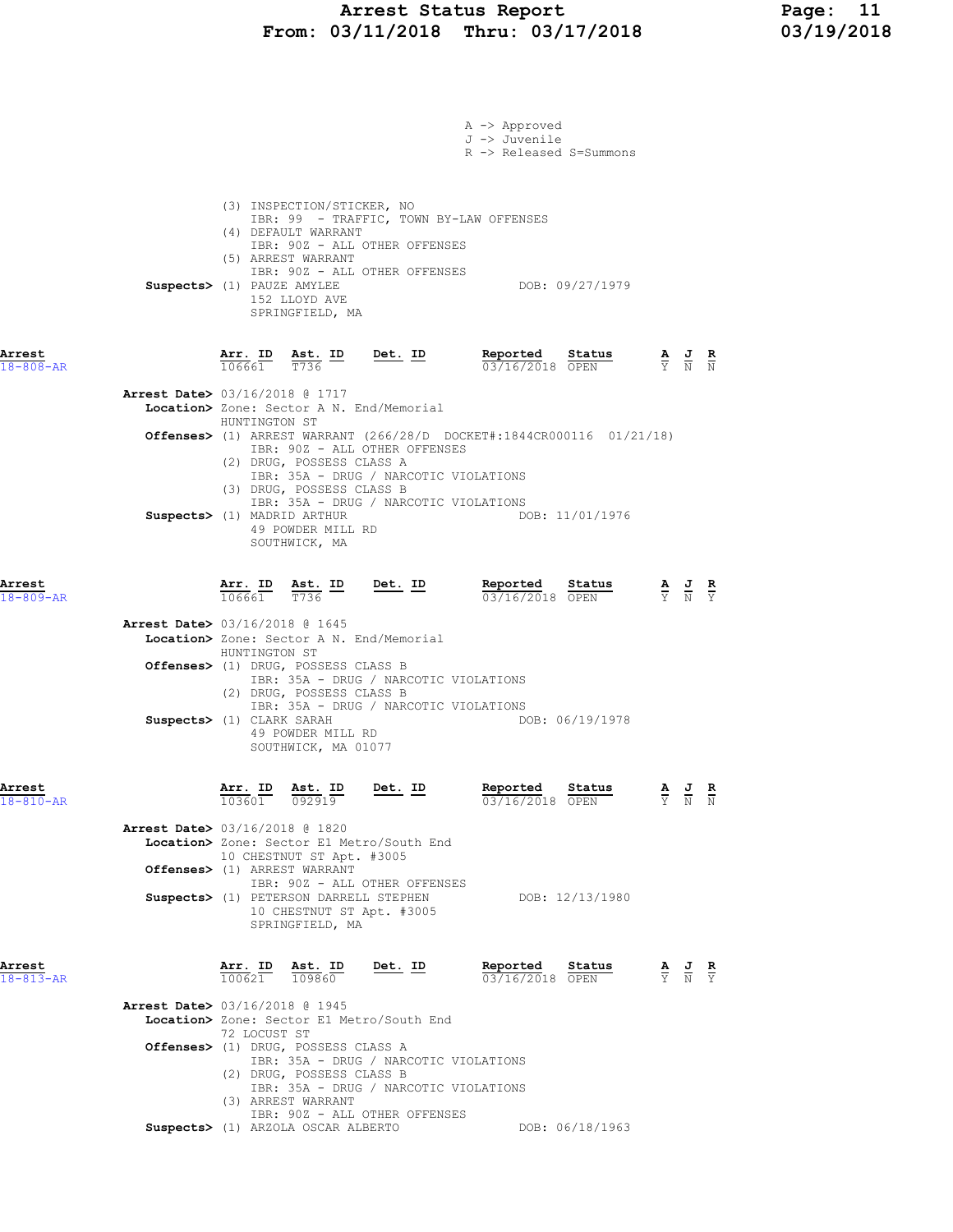#### Arrest Status Report 12<br>
13/11/2018 Thru: 03/17/2018 13/19/2018 From: 03/11/2018 Thru: 03/17/2018

A -> Approved J -> Juvenile

R -> Released S=Summons

 113 EUCLID AVE Apt. #204 SPRINGFIELD, MA 01105

| Arrest<br>$18 - 815 - AR$ |                          | Arr. ID                                                                                                                                                                                                                                                                                                                                                                                       |                          | Ast. ID                                                                                                         | <u>Det. ID</u> |                                                                                         | Reported<br>03/16/2018 OPEN                                                             | Status          |  |                                                                                                 |                               |
|---------------------------|--------------------------|-----------------------------------------------------------------------------------------------------------------------------------------------------------------------------------------------------------------------------------------------------------------------------------------------------------------------------------------------------------------------------------------------|--------------------------|-----------------------------------------------------------------------------------------------------------------|----------------|-----------------------------------------------------------------------------------------|-----------------------------------------------------------------------------------------|-----------------|--|-------------------------------------------------------------------------------------------------|-------------------------------|
|                           |                          | MCDONALDS                                                                                                                                                                                                                                                                                                                                                                                     | 360 MAIN ST              | Arrest Date> 03/16/2018 @ 2245<br>Location> Zone: Sector E1 Metro/South End                                     |                |                                                                                         |                                                                                         |                 |  |                                                                                                 |                               |
|                           | Offenses> (1) TRESPASS   |                                                                                                                                                                                                                                                                                                                                                                                               |                          |                                                                                                                 |                | IBR: 90J - TRESPASS OF REAL PROPERTY                                                    |                                                                                         |                 |  |                                                                                                 |                               |
|                           |                          |                                                                                                                                                                                                                                                                                                                                                                                               | HOMELESS                 | Suspects> (1) MENDRELL RAFAEL JR<br>SPRINGFIELD, MA 01105                                                       |                |                                                                                         |                                                                                         | DOB: 05/14/1990 |  |                                                                                                 |                               |
| Arrest<br>$18 - 817 - AR$ |                          |                                                                                                                                                                                                                                                                                                                                                                                               |                          | Arr. ID Ast. ID<br>107753 P697                                                                                  | $Det. ID$      |                                                                                         | Reported<br>03/17/2018 OPEN                                                             | Status          |  | $\frac{\mathbf{A}}{\mathbf{Y}}$ $\frac{\mathbf{J}}{\mathbf{N}}$ $\frac{\mathbf{R}}{\mathbf{N}}$ |                               |
|                           |                          | CHESTNUT ST                                                                                                                                                                                                                                                                                                                                                                                   |                          | <b>Arrest Date&gt;</b> 03/17/2018 @ 0245<br>Location> Zone: Sector A N. End/Memorial                            |                |                                                                                         |                                                                                         |                 |  |                                                                                                 |                               |
|                           |                          |                                                                                                                                                                                                                                                                                                                                                                                               |                          | (3) ARREST WARRANT                                                                                              |                | Offenses> (1) LICENSE SUSPENDED/REVOKED, OP MV WITH<br>IBR: 90G - LIQUOR LAW VIOLATIONS | IBR: 99 - TRAFFIC, TOWN BY-LAW OFFENSES<br>(2) ALCOHOL IN MV, POSSESS OPEN CONTAINER OF |                 |  |                                                                                                 |                               |
|                           |                          |                                                                                                                                                                                                                                                                                                                                                                                               |                          | IBR: 90Z - ALL OTHER OFFENSES<br>Suspects> (1) MUNIZ-VELAZQUEZ EDGARDO<br>351 BELLEVUE ST<br>HARTFORD, CT 06120 |                |                                                                                         |                                                                                         | DOB: 12/11/1992 |  |                                                                                                 |                               |
| Arrest<br>$18 - 818 - AR$ |                          |                                                                                                                                                                                                                                                                                                                                                                                               | <b>Arr. ID</b><br>107051 | $\frac{\text{Ast.}}{102693}$                                                                                    | $Det. ID$      |                                                                                         | Reported<br>03/17/2018 OPEN                                                             | Status          |  | $\frac{A}{Y}$ $\frac{C}{N}$                                                                     |                               |
|                           |                          |                                                                                                                                                                                                                                                                                                                                                                                               |                          | Arrest Date> 03/17/2018 @ 0245<br>Location> Zone: Sector H3 Forest Park/EFP<br>819 BELMONT AVE                  |                |                                                                                         |                                                                                         |                 |  |                                                                                                 |                               |
|                           |                          |                                                                                                                                                                                                                                                                                                                                                                                               |                          | <b>Offenses&gt;</b> (1) LICENSE SUSPENDED, OP MV WITH                                                           |                | (2) DRUG, POSSESS TO DISTRIB CLASS B<br>IBR: 35A - DRUG / NARCOTIC VIOLATIONS           | IBR: 99 - TRAFFIC, TOWN BY-LAW OFFENSES                                                 |                 |  |                                                                                                 |                               |
|                           | Suspects> (1) COLON LUIS |                                                                                                                                                                                                                                                                                                                                                                                               |                          | 109 WALDO ST Apt. #1FL<br>HOLYOKE, MA 01040                                                                     |                |                                                                                         |                                                                                         | DOB: 02/23/1986 |  |                                                                                                 |                               |
| Arrest<br>$18 - 819 - AR$ |                          | <u>Arr. ID</u><br>112495                                                                                                                                                                                                                                                                                                                                                                      |                          | Ast. ID<br>$\frac{111506}$                                                                                      | Det. ID        |                                                                                         | Reported<br>03/17/2018 OPEN                                                             | status          |  | $\frac{1}{N}$                                                                                   | $rac{\mathbf{R}}{\mathbf{Y}}$ |
|                           |                          | <b>Arrest Date&gt; 03/17/2018 @ 0404</b><br>Location> Zone: Sector F1 McKnight/Bay<br>FRONT OF<br>215 OAK GROVE AVE                                                                                                                                                                                                                                                                           |                          |                                                                                                                 |                |                                                                                         |                                                                                         |                 |  |                                                                                                 |                               |
|                           |                          | Offenses> (1) Whoever violate paragraph (a) or (c) by means of a loaded firearm<br>IBR: 520 - WEAPON LAW VIOLATIONS<br>(2) FIREARM VIOL WITH 1 PRIOR VIOLENT/DRUG CRIME<br>IBR: 520 - WEAPON LAW VIOLATIONS<br>(3) FIREARM, CARRY WITHOUT LICENSE, 2ND OFF.<br>IBR: 520 - WEAPON LAW VIOLATIONS<br>(4) POSS. OF A HIGH CAPACITY MAGAZINE / FEEDING DEVICE<br>IBR: 520 - WEAPON LAW VIOLATIONS |                          |                                                                                                                 |                |                                                                                         |                                                                                         |                 |  |                                                                                                 |                               |
|                           |                          |                                                                                                                                                                                                                                                                                                                                                                                               |                          | Suspects> (1) WILLIAMS TIMOTHY ANDRE<br>44 CORTLAND ST<br>SPRINGFIELD, MA 01109-2413                            |                |                                                                                         |                                                                                         | DOB: 03/12/1985 |  |                                                                                                 |                               |